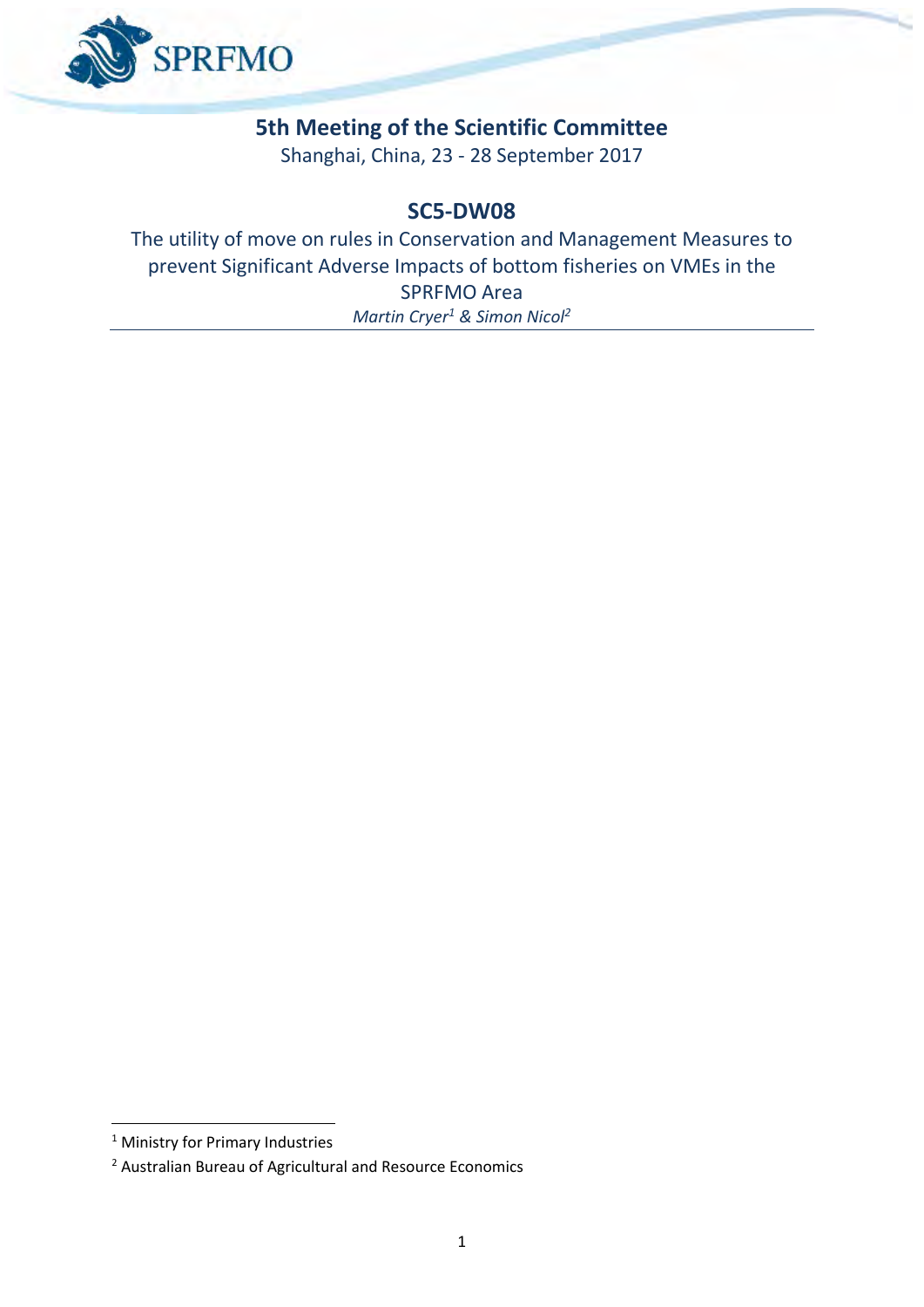## **Contents**

| 1.                                                                                   |                                                                                           |  |                                                                                   |  |  |  |  |  |  |  |
|--------------------------------------------------------------------------------------|-------------------------------------------------------------------------------------------|--|-----------------------------------------------------------------------------------|--|--|--|--|--|--|--|
| Objectives and guidance for managing the impacts of bottom fisheries on VMEs 3<br>2. |                                                                                           |  |                                                                                   |  |  |  |  |  |  |  |
| 3.                                                                                   |                                                                                           |  |                                                                                   |  |  |  |  |  |  |  |
|                                                                                      | 3.1.                                                                                      |  |                                                                                   |  |  |  |  |  |  |  |
| 3.2.                                                                                 |                                                                                           |  |                                                                                   |  |  |  |  |  |  |  |
|                                                                                      | 3.3.                                                                                      |  |                                                                                   |  |  |  |  |  |  |  |
|                                                                                      | 3.4.                                                                                      |  |                                                                                   |  |  |  |  |  |  |  |
|                                                                                      | 3.5.                                                                                      |  |                                                                                   |  |  |  |  |  |  |  |
| 4.                                                                                   |                                                                                           |  | The utility of move-on rules within well-designed spatial management frameworks 9 |  |  |  |  |  |  |  |
| 5.                                                                                   |                                                                                           |  |                                                                                   |  |  |  |  |  |  |  |
|                                                                                      | 6.                                                                                        |  |                                                                                   |  |  |  |  |  |  |  |
|                                                                                      | 7.                                                                                        |  |                                                                                   |  |  |  |  |  |  |  |
|                                                                                      | Appendix 1: relevant text from UNGA resolutions, other international guidance, the SPRFMO |  |                                                                                   |  |  |  |  |  |  |  |
|                                                                                      |                                                                                           |  |                                                                                   |  |  |  |  |  |  |  |
|                                                                                      |                                                                                           |  |                                                                                   |  |  |  |  |  |  |  |
|                                                                                      |                                                                                           |  |                                                                                   |  |  |  |  |  |  |  |
|                                                                                      |                                                                                           |  |                                                                                   |  |  |  |  |  |  |  |

## Executive Summary

Move-on rules provide a rapid response to evidence of vulnerable marine ecosystems (VMEs) in bottom fisheries and they can be used to develop protective measures for VMEs in the early stages of a fishery when information is scarce. However, once objectively-designed spatial management measures have been implemented to prevent significant adverse impacts on VMEs, move-on rules provide little additional benefit for VMEs and they have significant costs in terms of monitoring requirements and operational uncertainty for fishers. We consider that the potential information gathering benefits of move-on rules can be better met using structured and mandatory collection and review of benthic bycatch in bottom fisheries.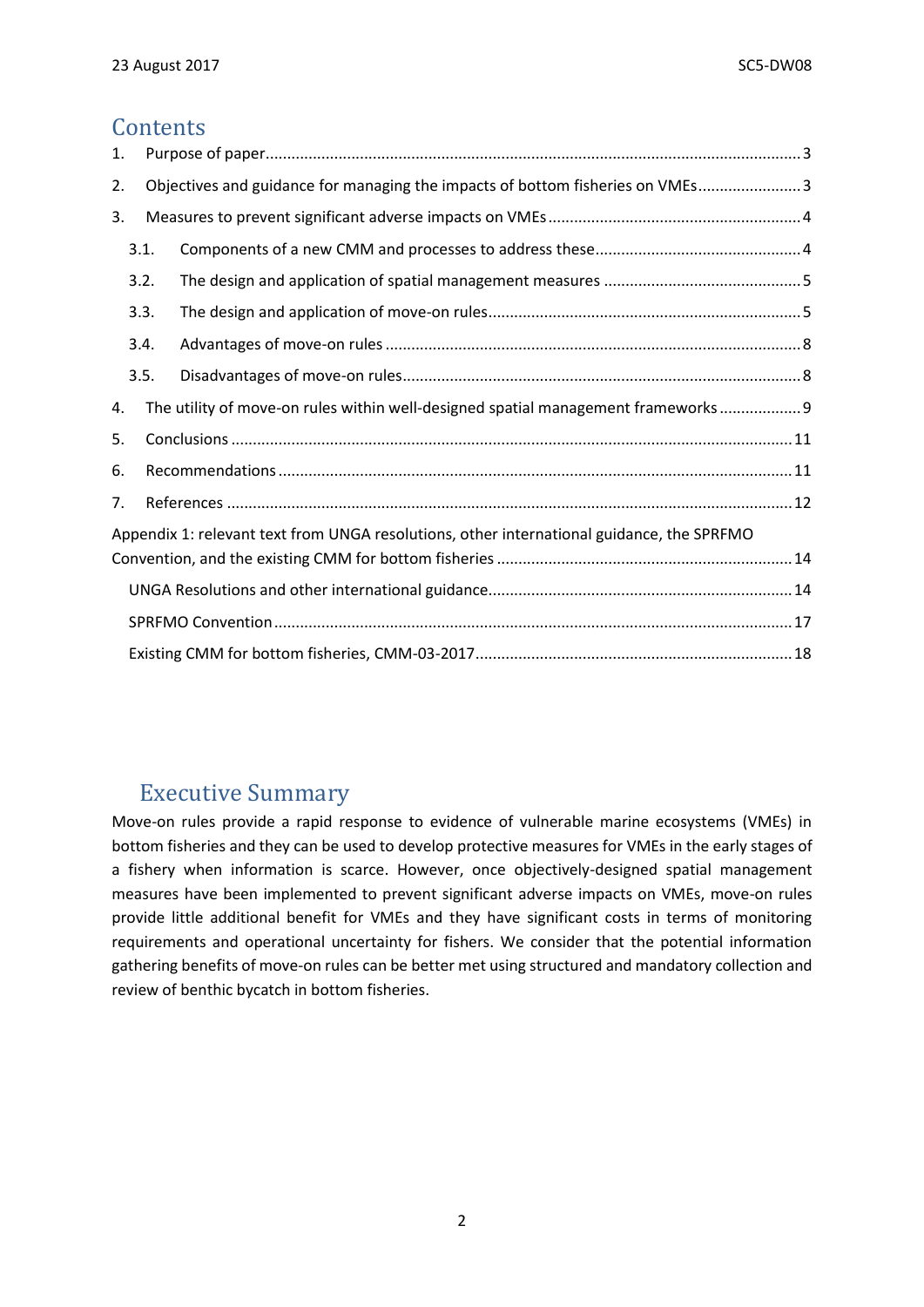## <span id="page-2-0"></span>1. Purpose of paper

This paper informs the Scientific Committee on the utility of move-on rules as part of a bottom fishing conservation and management measure (CMM) designed to meet the Objective of the SPRFMO convention and obligations under UNGA resolutions (insofar as these relate to impacts on habitat and vulnerable marine ecosystems, VMEs).

# <span id="page-2-1"></span>2. Objectives and guidance for managing the impacts of bottom fisheries on VMEs

In their review of best practice for RFMOs, [Lodge et al. \(2007\)](https://www.oecd.org/sd-roundtable/papersandpublications/39374297.pdf) described the shifting expectations of fishery management on the High Seas brought about by

- the FAO's Code of Conduct for Responsible Fisheries (FAO, 1995a; 1997);
- international guidance documents on the precautionary approach to fisheries (FAO, 1995b);
- responsible fisheries (FAO, 1997); and
- the ecosystem approach to fisheries (FAO, 2003).

These expectations widened the focus of management beyond the target species to include the impacts of fishing on the structure and process of the broader ecosystem and require the application of a precautionary approach when there is scientific uncertainty.

The intent was still to attain high long-term benefits from fisheries, but maintenance of future options for use and development and minimization of the risk of irreversible change had become much more important. Lodge et al. (2007) noted that best practice in relation to habitat management (in 2006 when they first convened) was:

- Habitats are described and mapped and are monitored and reported on.
- Moratoria or other restrictions on fishery access and impact are placed on the development of new fisheries that are expected to have a significant impact on sensitive habitats, and these are maintained until there is adequate assessment of the impacts and development of appropriate management measures.
- Protected areas are established in representative and/or key habitats, and gear types that could have an impact on those habitats are not permitted in those areas.
- Undertake active protection and rehabilitation of habitats, where this is possible, both by direct management action and through influence on other management authorities.

Shortly after Lodge at al. (2007) made these general recommendations, the General Assembly of the United Nations adopted [UNGA Resolution 61/105](http://www.un.org/Docs/journal/asp/ws.asp?m=A/RES/61/105) on sustainable fisheries (Appendix 1). This included more specific guidance (Section X, Responsible fisheries in the marine ecosystem) on the management of bottom fisheries to avoid significant adverse impacts on Vulnerable Marine Ecosystems (especially Paragraph 83 *et seq*.). No specific guidance on move-on rules was included in this resolution, the focus was on conservation and management measures to prevent significant adverse impacts on VMEs. In 2008, the Food & Agriculture Organization (FAO) released international guidelines ("the 2008 Guidelines") for the management of deep-sea fisheries in the high seas to: *provide tools, including*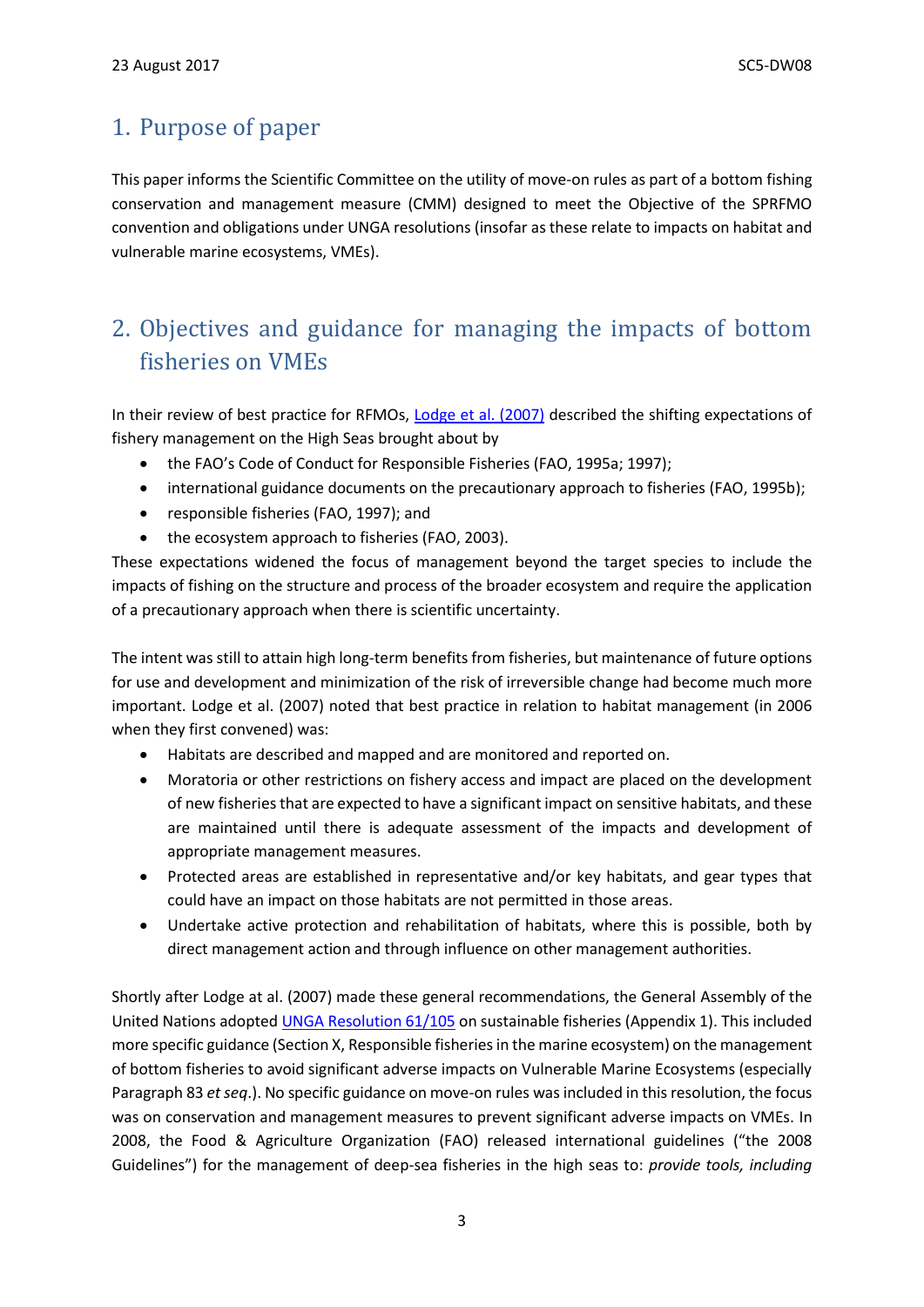*guidance on their application, to facilitate and encourage the efforts of States and RFMO/As towards sustainable use of marine living resources exploited by deep-sea fisheries, the prevention of significant adverse impacts on deep-sea VMEs and the protection of marine biodiversity that these ecosystems contain*.

The 2008 Guidelines include reference to move-on rules (Paragraph 67) in the context of more comprehensive measures established to prevent significant adverse impacts on VMEs (Paragraph 66). In 2010, [UNGA Resolution 64/72](http://www.un.org/Docs/journal/asp/ws.asp?m=A/RES/64/72) reaffirmed the UN's previous resolutions on sustainable fisheries and recognized the need to further integrate ecosystem approaches into fisheries conservation and management. Specifically, it: *called upon States to take action immediately … to implement the 2008 Guidelines in order to sustainably manage fish stocks and protect VMEs.*

In response to the two UNGA resolutions and the guidelines, and often in the absence of more comprehensive measures, many RFMOs, including SPRFMO (see [SPRFMO Convention](http://www.sprfmo.int/assets/Basic-Documents/Convention-web.pdf) and [CMM-03-](http://www.sprfmo.int/assets/Fisheries/Conservation-and-Management-Measures/CMM-03-2017-Bottom-Fishing-27Feb17.pdf) [2017](http://www.sprfmo.int/assets/Fisheries/Conservation-and-Management-Measures/CMM-03-2017-Bottom-Fishing-27Feb17.pdf) for bottom fisheries) established move-on rules that require fishing to cease when evidence of VMEs is encountered, typically based on some pre-determined minimum threshold for bycatch of specified taxa [\(Hansen et al. 2013\)](http://www.sprfmo.int/assets/Meetings/Meetings-2013-plus/SC-Meetings/1st-SC-Meeting-2013/SC-01-09-Identification-of-VMEs-in-the-western-SPRFMO-Area-and-move-on-rules.pdf). These protocols triggered temporary or longer-term closures to fishing operations to prevent further impacts. Many different move-on protocols have been adopted, and there can be differences even among members within an RFMO (as there is between Australia and New Zealand within SPRFMO). Hansen et al. (2013) suggested that several RFMOs had started to develop spatial management measures (closure or zoning of relatively large areas) to protect VMEs rather than relying on move-on-rules.

## <span id="page-3-1"></span><span id="page-3-0"></span>3. Measures to prevent significant adverse impacts on VMEs 3.1. Components of a new CMM and processes to address these

Australia and Chile agreed at SC-03 to work with New Zealand in an ad hoc working party to develop a revised bottom fishing measure (see th[e 2016 Commission report](http://www.sprfmo.int/assets/Meetings/Meetings-2013-plus/Commission-Meetings/4th-Commission-Meeting-2016-Valdivia-Chile/Final-Report-and-Annexes/SPRFMO-4th-Commission-FINAL-REPORT-30Jan2016.pdf) and the update[d Roadmap for SC\)](http://www.sprfmo.int/assets/Meetings/Meetings-2013-plus/Commission-Meetings/3rd-Commission-Meeting-2015-Auckland-New-Zealand/Annex-C-COMM-03-2015-Roadmap-for-the-Scientific-Committee.pdf). Discussions at SC-04 and at the 2017 Commission meeting widened participation in the working party to include the EU. The new bottom fishing measure should address:

- target fisheries (principally orange roughy, alfonsinos, bluenose, wreckfish);
- non-target fish (commonly called bycatch);
- interactions with seabirds, marine mammals, reptiles or other species of concern;
- habitat-related issues, including preventing significant adverse impacts on VMEs; and
- monitoring and review procedures.

New Zealand drafted and circulated a summary of these potential components of a new CMM for the information of SC's 3rd workshop (Deep Water) which met in Hobart in May 2017 [\(SCW3-INF01\)](http://www.sprfmo.int/assets/00-SCW3-DeepWater/SCW3-Inf01-NZ-draft-summary-of-matters-to-consider-in-the-development-of-a-new-bottom-fishing-measure.pdf). Other papers to SC-05 will be dealing with components other than spatial management and other measures to prevent or avoid significant adverse impacts on VMEs.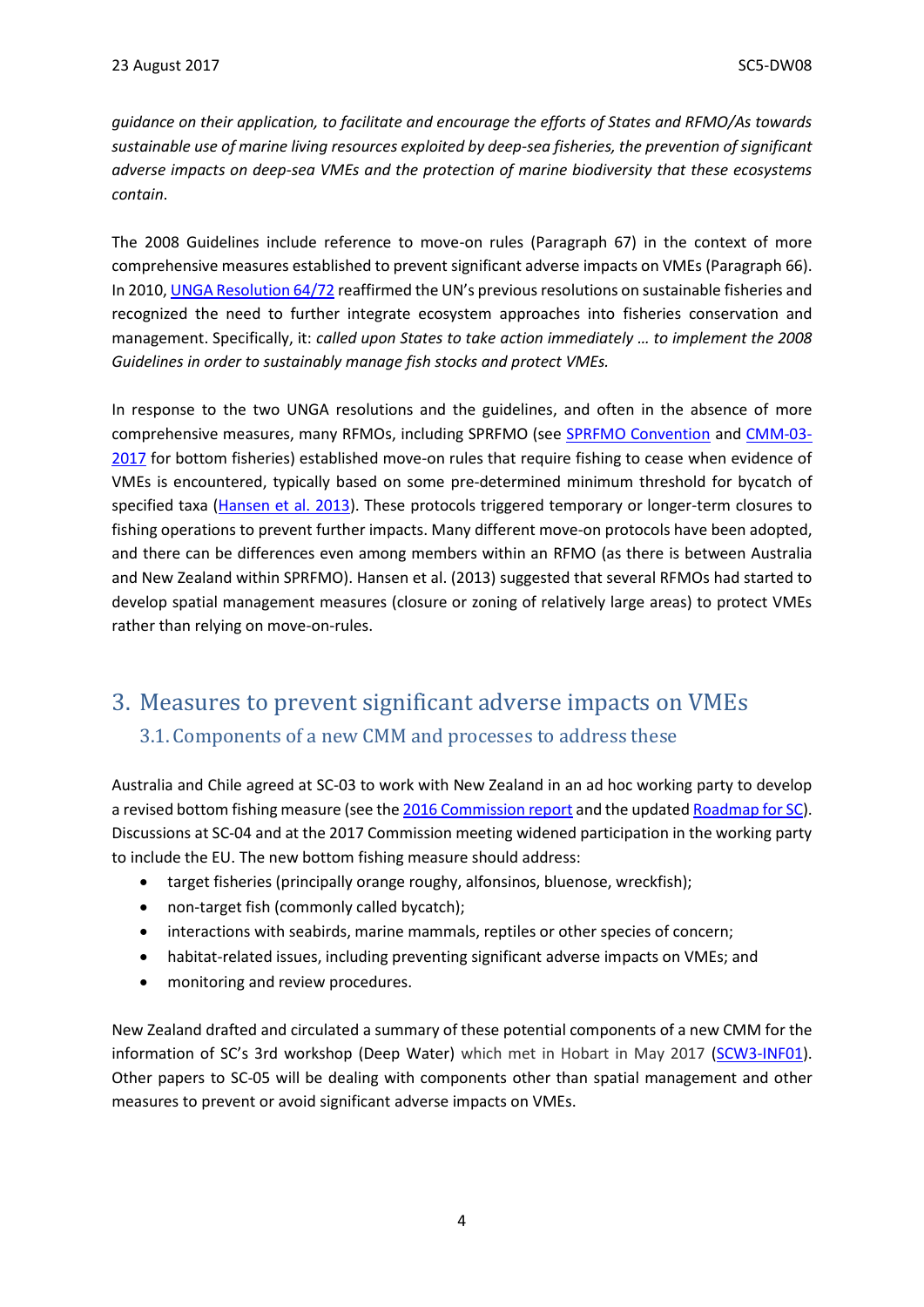**.** 

### <span id="page-4-0"></span>3.2. The design and application of spatial management measures

There are several methods of designing spatial management regimes ranging from entirely political or stakeholder-driven proposals to sophisticated decision-support software approaches drawing on explicit objectives and large amounts of data. New Zealand used bespoke decision-support software in the design of MPAs in the Ross Sea [\(Sharp & Watters 2011\)](http://www.ccamlr.org/en/ws-mpa-11/25), and has been focussing on the application of Zonation<sup>3</sup> software to considering potential spatial management approaches within the SPRFMO Area [\(Cryer 2015](http://www.sprfmo.int/assets/Meetings/Meetings-2013-plus/SC-Meetings/3rd-SC-Meeting-2015/Papers/SC-03-DW-04-VME-spatial-final.pdf) and New Zealand's [National Report to SC4\)](http://www.sprfmo.int/assets/Meetings/Meetings-2013-plus/SC-Meetings/4th-SC-Meeting-2016/SC04-papers/SC-04-17-New-Zealand-Annual-report.pdf).

Both approaches require information or predictions on the distribution of biodiversity attributes to be protected, on the potential cost of achieving protection through spatial closure, and on the objectives to be met. Using this information, the software can be used to generate candidate spatial management areas for discussion and to identify and quantify trade-offs among specified objectives and the extent to which such objectives are met by different candidate measures (e.g., Kukkala & Moilanen 2012; Ardron et al. 2014).

Since SC-04, New Zealand has been working closely with Australia, Chile, and the EU to assemble all the necessary information and models to support the application of the Zonation decision-support tool. This work culminated in a series of stakeholder workshops in July-August 2017 to seek and document stakeholder views on which biodiversity and resource use layers should be included in Zonation analyses, the relative weighting of these layers, and the part that spatial management should play in a revised bottom fishing measure. This will allow the needs and values of a full range of stakeholders to be acknowledged, and where possible, incorporated into the planning and implementation of a new CMM.

### <span id="page-4-1"></span>3.3. The design and application of move-on rules

Rogers & Gianni (2010) reviewed the responses by RFMOs and CCAMLR to UNGA resolutions 61/105 and 64/72, including the development of measures to prevent significant adverse impacts on VMEs and the use of move-on rules. They concluded, for SPRFMO, that the move-on rules adopted by New Zealand<sup>4</sup> and proposed by Spain combined with closed areas represented a serious attempt to implement the resolutions and the FAO Guidelines. However, they noted that areas remaining open to bottom trawl fishing by New Zealand vessels may contain significant areas of VMEs and that the move-on rule is not applied to heavily trawled blocks within New Zealand's trawl footprint.

<sup>&</sup>lt;sup>3</sup> Zonation is a software tool that maximizes the representation of all VME layers within spatial closures. For individual VMEs this may mean substantial portions of their distribution do not occur within the spatial closures if they are not spatially correlated with other VME taxa. Zonation can reduce the likelihood that areas are prioritised for spatial closures if these areas are important for existing use, allowing the joint consideration of VMEs and fishing activities and the exploration of a range of trade-offs between VME protection and continued fishing activity

<sup>4</sup> At the time Rogers & Gianni wrote their review, Australia's measures may not have been made public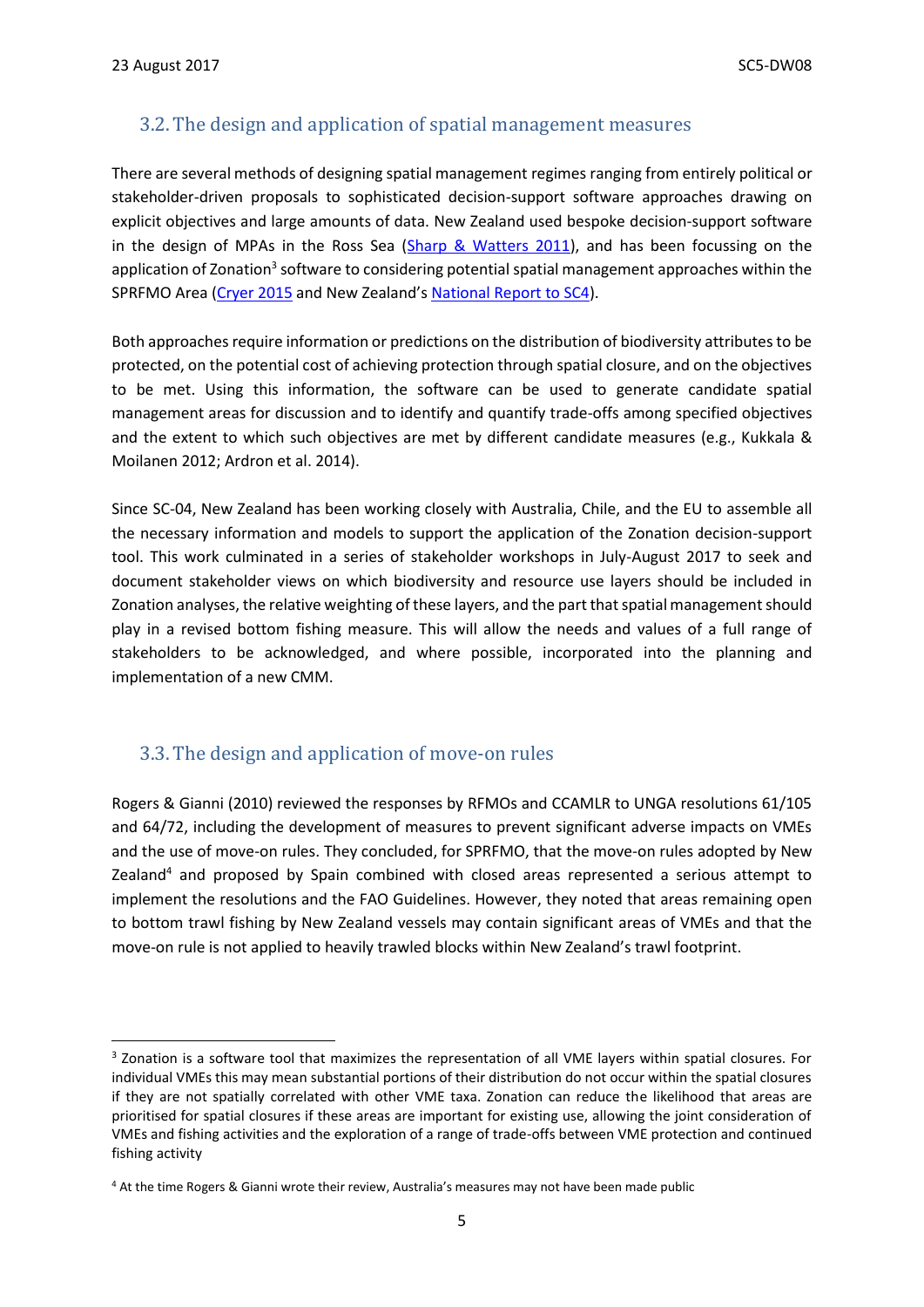In a more focused review, Kenchington (2011) assessed the application of move-on rules by RFMOs up to 2010 and inferred that these had not been intended as stand-alone measures to protect VMEs, rather they were "back stops" to complement long-term closures. At that time, move-on rules had been adopted only as an interim measures, pending further development, and Kenchington (2011) considered that none could be said to be efficient or even effective. Hansen et al. (2013) reviewed developments up to 2013 and provided an excellent and detailed summary of move-on rules and protocols for various gear types in three other RFMOs, CCAMLR, and SPRFMO (as proposed or implemented by New Zealand, Australia, and the EU) (see their Appendix A, updated and adapted from Kenchington (2011)). Although both Rogers & Gianni (2010) and Kenchington (2011) contended that move-on rules are not intended as stand-alone measures and should be complemented with spatial closures, it is clear from these three published reviews that wide variation and interpretation of the guidance described in section 2 exists (both in terms of the protocols around move-on rules, and whether they are complemented with spatial closures), even within a single RFMO or CMM.

In its [report to the Commission](http://www.sprfmo.int/meetings/meeting-archive/scientific-committee/1st-scientific-committee-meeting/) in 2013, SC-01 **endorsed** the following characteristics of effective move-on rules:

- Lists of regionally specific VME indicator taxa should be identified for each fishery, using all available information on species occurrence and retention by fishing gears;
- VME taxa should be specified at a level that facilitates rapid and accurate onboard visual identification by trained observers;
- Encounter thresholds indicating evidence of a VME should be based on analyses of historical bycatch data, taking account of the different retention rates of species by each gear type. Multiple species can be used to indicate higher biodiversity;
- Once evidence of a VME is encountered using an agreed protocol, move-on areas should be closed to fishing by all demersal fishing vessels until further analysis or evidence indicates that area does not contain VMEs;
- Move-on distances and area closures should encompass the area covered by typical fishing operations using that gear type.

However, SC-01 also **emphasized** in the following paragraph that:

• Move-on rules should be considered to be temporary measures, providing precautionary protection for areas showing evidence of VMEs until objectively planned spatial closures can be implemented to protect known and highly bio-diverse VME areas

This is a consistent theme through many documents and publications on move-on rules; they appear most useful as stop-gaps or temporary measures when information is almost non-existent and before well-designed spatial management areas can be put in place. Once well-designed spatial management is in place, their utility seems restricted to "back stops" or "insurance" to the main management measures in case these turn out to be deeply flawed. For instance, a move-on rule can put a quick stop to fishing in a place where large amounts of sensitive and structural benthic fauna are recovered when none or little was predicted by the models used to design the spatial management regime.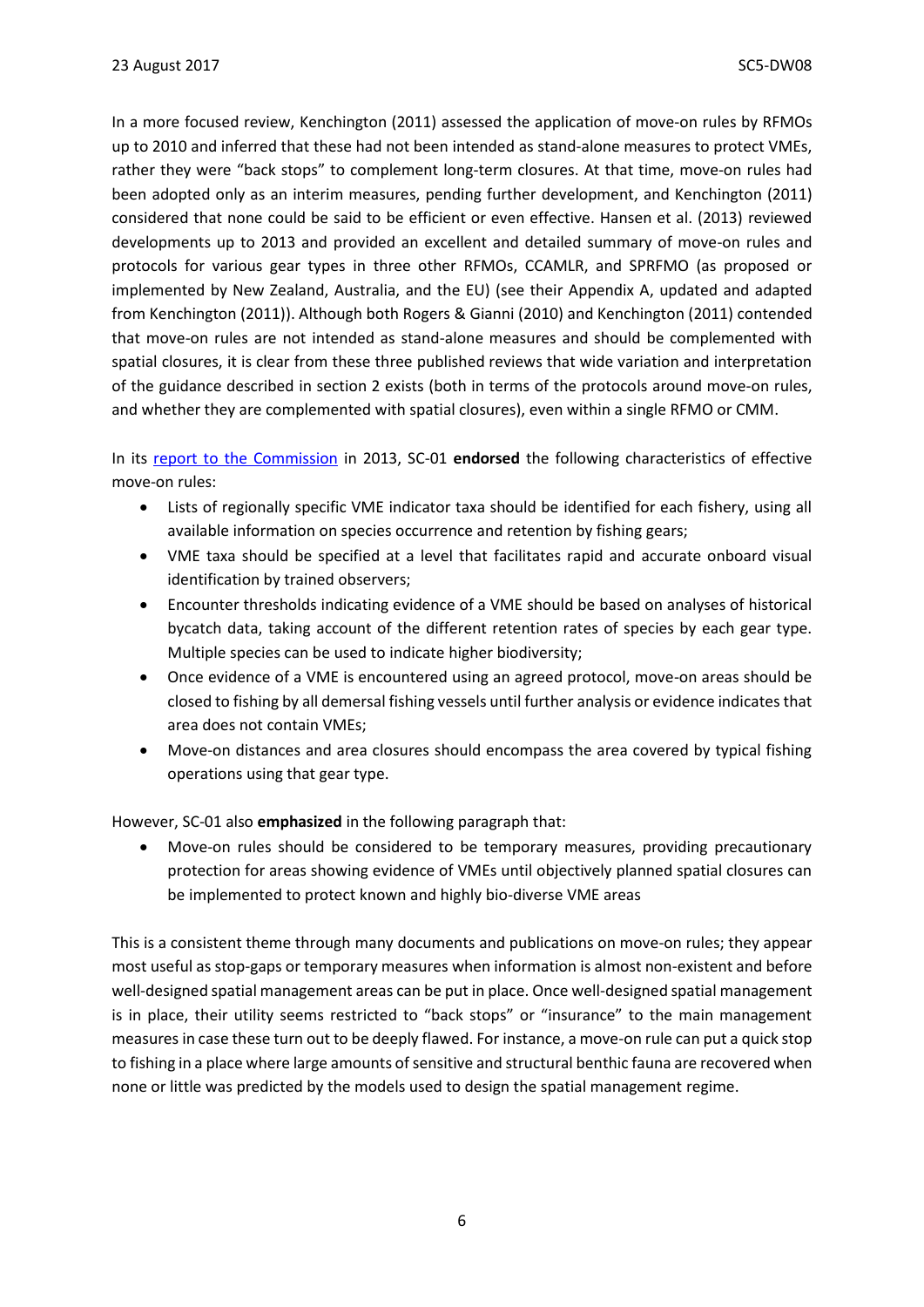

**Table 1: Move-on rules and criteria in force in SPRFMO bottom fisheries pursuant to CMM-03-2017**

| <b>Member</b>                                                                 | Taxa                            | Move-on<br>criteria                | Move-on response                                                                                                                                                        | <b>Relevant implementation</b><br>details                                                                       | Other management measures<br>in place to protect VMEs                                      |  |  |  |  |  |
|-------------------------------------------------------------------------------|---------------------------------|------------------------------------|-------------------------------------------------------------------------------------------------------------------------------------------------------------------------|-----------------------------------------------------------------------------------------------------------------|--------------------------------------------------------------------------------------------|--|--|--|--|--|
| Bottom trawl fisheries (including midwater trawls for bentho-pelagic species) |                                 |                                    |                                                                                                                                                                         |                                                                                                                 |                                                                                            |  |  |  |  |  |
| Australia                                                                     | Live & dead corals &<br>sponges | 50 kg per tow                      | Move 5 n. miles from the tow track<br>and remain away for duration of<br>permit. Area closed to all Australian<br>flagged vessels using same gear type                  | 5 mile movement is away<br>from any point on trawl<br>track or on line between<br>locations of longline anchors | No spatial closures (all trawl<br>footprint "open" subject to<br>move-on)                  |  |  |  |  |  |
|                                                                               | Live & dead sponges             | 50 kg per tow                      | If any one of the criteria is met, the<br>vessel must move 5 miles from the<br>tow track and remain away for<br>duration of trip. Area remains open<br>to other vessels | 5 mile movement is away<br>from the location at which<br>the trawl tow commenced                                | Nested within spatial closures<br>(move-on applies within<br>moderately-fished areas only) |  |  |  |  |  |
|                                                                               | Live & dead scleractinians      | 30 kg per tow                      |                                                                                                                                                                         |                                                                                                                 |                                                                                            |  |  |  |  |  |
|                                                                               | Live & dead gorgonians          | 1 kg per tow                       |                                                                                                                                                                         |                                                                                                                 |                                                                                            |  |  |  |  |  |
| <b>New</b>                                                                    | Live & dead black corals        | 1 kg per tow                       |                                                                                                                                                                         |                                                                                                                 |                                                                                            |  |  |  |  |  |
| Zealand                                                                       | Live & dead soft corals         | 1 kg per tow                       |                                                                                                                                                                         |                                                                                                                 |                                                                                            |  |  |  |  |  |
|                                                                               | Live & dead hydrozoans          | 1 kg per tow                       |                                                                                                                                                                         |                                                                                                                 |                                                                                            |  |  |  |  |  |
|                                                                               | 11 named taxa, live or dead     | Presence of any<br>3 taxa in a tow |                                                                                                                                                                         |                                                                                                                 |                                                                                            |  |  |  |  |  |
|                                                                               |                                 |                                    |                                                                                                                                                                         |                                                                                                                 |                                                                                            |  |  |  |  |  |
| <b>Bottom line fisheries</b>                                                  |                                 |                                    |                                                                                                                                                                         |                                                                                                                 |                                                                                            |  |  |  |  |  |
| Australia                                                                     | Live corals & sponges           | 10 kg per line<br>section          | Move 5 miles from the set and<br>remain away for duration of permit.<br>Area closed to all Australian flagged<br>vessels using same gear type                           | Line section is 1000 hooks<br>or 1200 m whichever<br>shorter                                                    | No spatial closures (all line-<br>fishing footprint "open"<br>subject to move-on)          |  |  |  |  |  |
| <b>New</b><br>Zealand                                                         | N/A                             | N/A                                | N/A                                                                                                                                                                     | N/A                                                                                                             | No spatial closures (all line-<br>fishing footprint "open" and<br>not subject to move-on)  |  |  |  |  |  |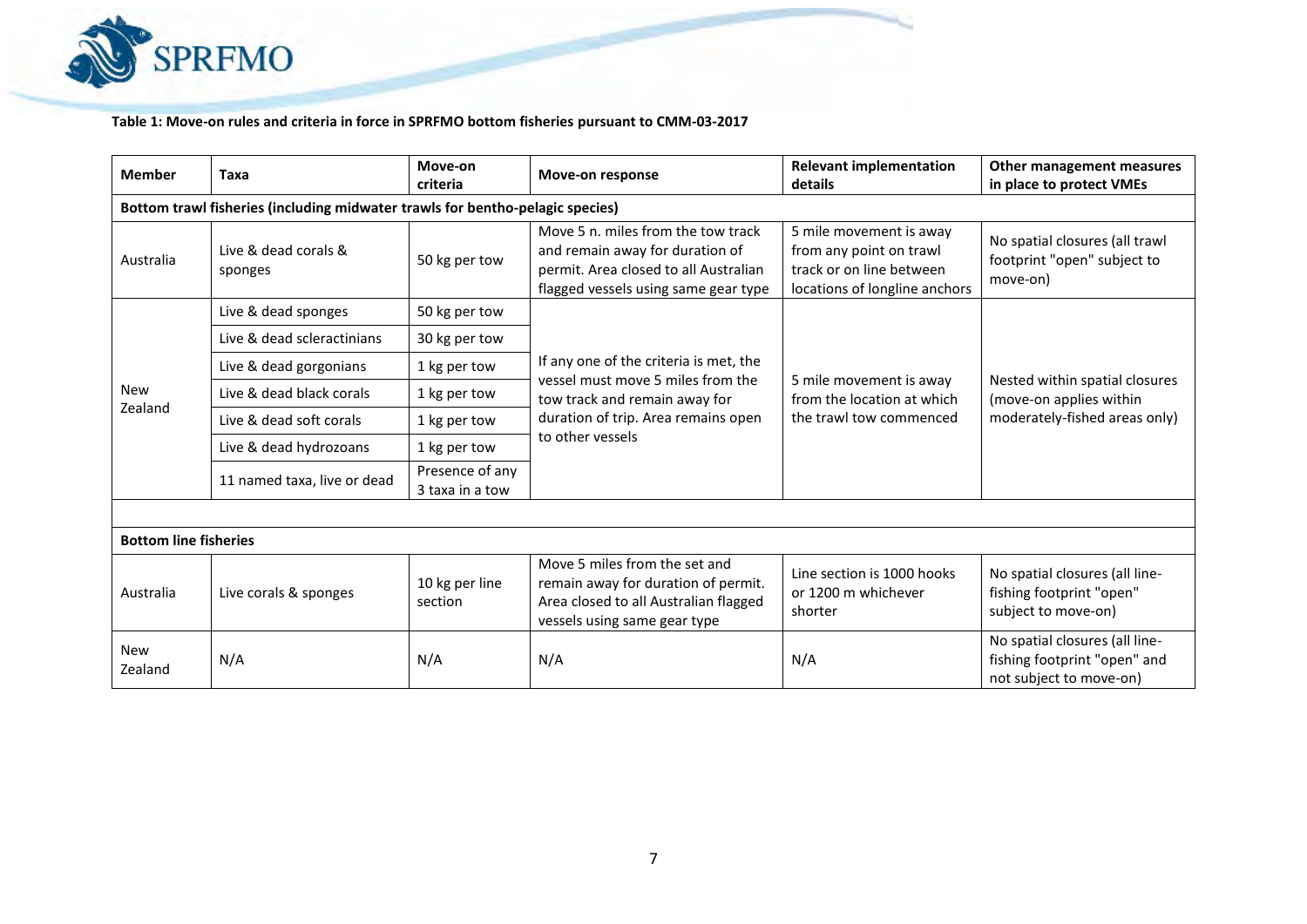

### <span id="page-7-0"></span>1.1.Advantages of move-on rules

At a high level, the key advantage of move-on rules is that they provide a rapid response to evidence of a VME. This could lead to greater protection for areas of biodiverse benthic habitat which may constitute (or be part of) a VME. This advantage pertains whether or not there is prior information on the distribution of VMEs; a move-on rule can act as a stand-alone management measure and, if properly designed, implemented, and reviewed, can progressively shift fishing effort away from vulnerable habitats and areas. A secondary advantage (and one envisaged by New Zealand when it designed its management measures for SPRFMO) is that screening benthic bycatch for the purpose of assessing whether a move-on was required can accelerate the collection of new data on the distribution of VMEs. Finally, move-on rules can be used in conjunction with spatial closures to test the extent to which spatial management measures appear well-designed and mitigate impacts on VMEs found unexpectedly outside spatial closures. Such unexpected results could occur given the moderate to large uncertainties inherent in the models used to predict the distribution of VME taxa using sparse data.

As currently implemented by Australia and New Zealand, move-on rules pursuant to CMM-03-2017 provide a rapid but uncertain and short-lived response to evidence of a VME. The response is uncertain because the Australian and New Zealand triggers and criteria are very different, because bottom trawl gear has low and variable selectivity for benthic invertebrates, and because Australian move-on exclusions apply to all Australian vessels using the same gear whereas New Zealand exclusions apply only to the vessel encountering evidence. The response is short-lived because exclusions apply only for the remainder of a fishing trip (New Zealand) or for the remainder of the permit year (Australia).

Such short-term protection is unlikely to be of value in protecting VMEs having many long-lived taxa with slow recovery from disturbance. In addition, the move-on rules have not led to the collection of more data on the distribution of VMEs because they are so rarely triggered. In addition, both Australia and New Zealand require 100% observer coverage on bottom trawling vessels and such observers collect much better and more detailed information on benthic bycatch than is required to test moveon thresholds and criteria.

### <span id="page-7-1"></span>1.2.Disadvantages of move-on rules

At a high level, the key disadvantages of move-on rules are that they impose costs and uncertainty on fisheries, they are relatively complex (and therefore costly) to design and administer, they do not avoid initial impacts on VMEs(providing only an uncertain response to an impact), and they may shift fishing effort away from preferred fishing areas, thereby potentially increasing total fishing effort and the impact of the fishery on vulnerable habitats and areas. The latter could occur where no spatial management exists or where open and closed areas have not been well-designed.

As currently implemented by Australia and New Zealand, move-on rules pursuant to CMM-03-2017 provide disincentives for fishers to fish in the middle tier of New Zealand's three-tier implementation, even though the rules are rarely triggered. New Zealand's protocol also requires a rapid but quite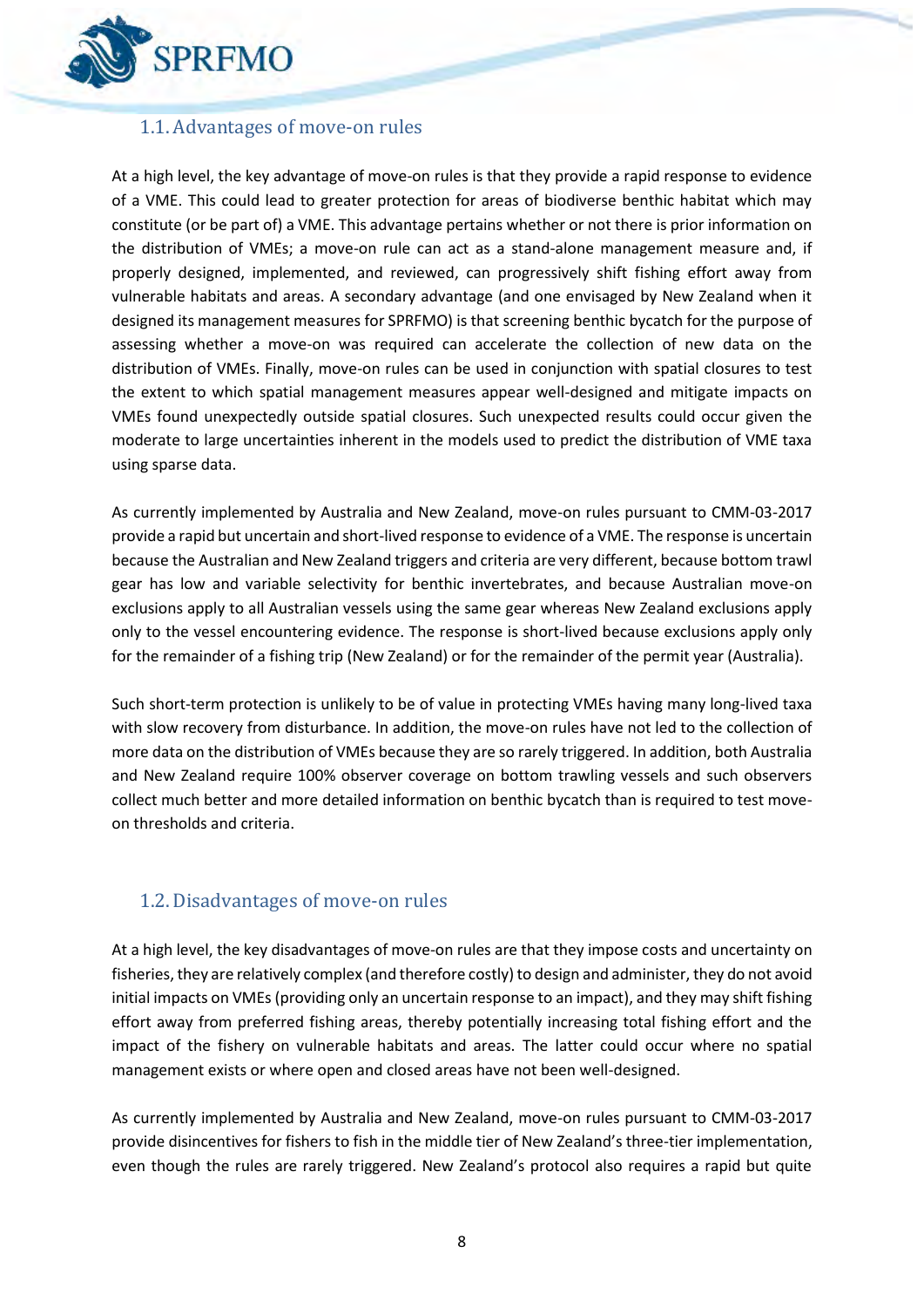$\overline{a}$ 

detailed assessment, including taxonomic distinctions, of the benthic bycatch from each trawl in the move-on area before another trawl can be started. Australia's protocol is less demanding in that all that is required is an assessment of whether more than 50 kg of live and dead corals and sponges have been caught (and this is probably easily judged "by eye" by an experienced observer), but it applies across all parts of the Australian footprint (no blocks are closed other than those closed previously for other reasons).

Because both move-on rules have been so rarely triggered (for whatever reason), it is not likely that such protocols have increased total fishing effort by a significant amount or the impact of either the Australian or New Zealand fishery on vulnerable habitats and areas. However, by the same token, move-on rules do not seem to have added much value in terms of increased protection for VMEs in return for the complexity they add for fisheries managers and fishers, except to the extent that they may have deterred fishers from using the move-on areas within new Zealand's footprint.

# <span id="page-8-0"></span>4. The utility of move-on rules within well-designed spatial management frameworks

Based on the analysis in sections 3.4 and 3.5, we believe move-on rules can be expected to provide a useful contribution to protecting VMEs from significant adverse impacts (though not preventing any adverse impacts) if there are no spatial management measures in place, or the measures in place are poorly-designed, arbitrary, or based on highly uncertain science about the distribution of VMEs. Effective use of move-on rules in this context would involve periodic, probably annual, review of new information and adjustment of the areas closed to fishing as and when new information became available. However, where well-designed spatial management measures are in place and evidence suggests that significant adverse impacts<sup>5</sup> have been prevented (at the system scale) by those measures, then move-on rules would appear to offer utility only if new and highly unexpected insights into the distribution or density of VME indicator taxa arose from the benthic bycatch in a particular trawl.

It is implicit in the preceding paragraph that we interpret the term "preventing significant adverse effects on vulnerable marine ecosystems" at a system level and we interpret the international obligations and agreements and the SPRFMO Convention also to apply at the system level. We do not, therefore, think an obligation exists to prevent all and any impacts on vulnerable marine taxa or ecosystems, or for move-on rules to be mandatory under UNGA resolutions and the SPRFMO Convention, as long as overall ecosystem integrity, structure, function, and biodiversity are maintained.

<sup>&</sup>lt;sup>5</sup> The 2008 Guidelines define significant adverse impacts as those that compromise ecosystem integrity, structure or function in a manner that: (i) impairs the ability of affected populations to replace themselves; (ii) degrades the long-term natural productivity of habitats; or (iii) causes, on more than a temporary basis, significant loss of species richness, habitat or community types. Impacts should be evaluated individually, in combination and cumulatively.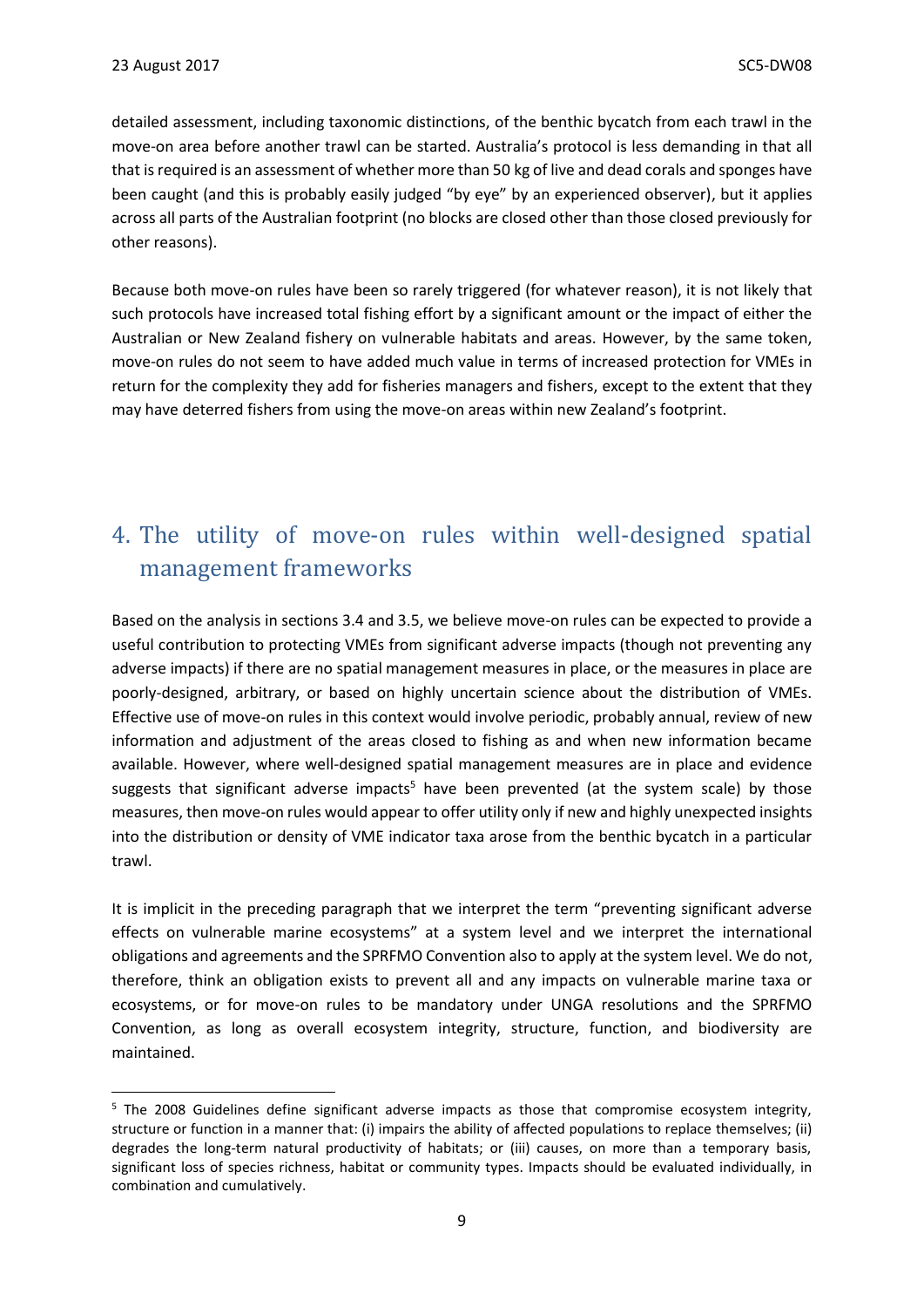<span id="page-9-0"></span>**.** 

Thus, our analysis of the advantages and disadvantages of move-on rules leads us to agree with the conclusion of Hansen et al.'s (2013) review for SC-01 that "*given all of the shortcomings of move-on rules based on commercial benthic by-catch data, it is difficult to escape the conclusion that the main value of move-on rules is as an imperfect interim data collection and protection measure, until regions of highly diverse VMEs can be identified and properly protected using evidence-based and objectively planned spatial closures*". SC-01 endorsed and emphasised that suggestion in its report. Below we describe how these fundamentals have been met.

The evidence base for the spatial closures previously contemplated by SC and Commission includes predictive maps of VME indicator taxa and VMEs and highly detailed information on the location of fishing. The predictive maps of VMEs have gone through several years of development and cover the locations of all the bottom fisheries in the western part of the SPRFMO Area apart from New Zealand's exploratory line fishery for toothfish<sup>6</sup>. Given the sparse data and the novel modelling approaches required, there are moderate to large uncertainties in some aspects of the predicted distributions, but the predicted maps constitute the best available scientific information on the distribution of VMEs. The distribution and intensity of bottom fishing is much more precisely known, based on statutory returns and independent observer records, and is the subject of separate papers describing a spatiallyexplicit cumulative impact assessment and (Sharp & Watters 2009) and the report from the workshops described below.

New Zealand and Australia have, together with support and advice from Chile and the EU, been through a series of workshops where these data sets were brought together using *Zonation* decision support software to develop and test spatial management measures with all stakeholders (fishers, environmental NGOs, researchers, and officials). Not surprisingly, those stakeholders had widely different values and perspectives but these workshop members worked though the data, settings and assumptions required for the decision-support tools to be used to identify and quantify the trade-offs between these values inherent in any a range of candidate spatial management approaches. We believe this is an objective and defensible way of implementing the balancing act between sustainable use and protection of VMEs inherent in the objective specified in the SPRFMO Convention<sup>7</sup>.

<sup>&</sup>lt;sup>6</sup> [New Zealand's exploratory fishery for](http://www.sprfmo.int/assets/Fisheries/Conservation-and-Management-Measures/CMM-14-2016-Exploratory-Toothfish-Fishing-27Feb17.pdf) toothfish occurs in a distinctly different part of the SPRFMO Area and is not overlapped by any other bottom fishery. It was the subject of a separate risk assessment in Cryer & Fenaughty (2015[\) SC-03-DW-01.](http://www.sprfmo.int/assets/Meetings/Meetings-2013-plus/SC-Meetings/3rd-SC-Meeting-2015/Papers/SC-03-DW-01-rev2-New-Zealand-Proposal-to-conduct-exploratory-bottom-longlining.pdf)

<sup>7</sup> The objective of this Convention is, *through the application of the precautionary approach and an ecosystem approach to fisheries management, to ensure the long-term conservation and sustainable use of fishery resources and, in so doing, to safeguard the marine ecosystems in which these resources occur*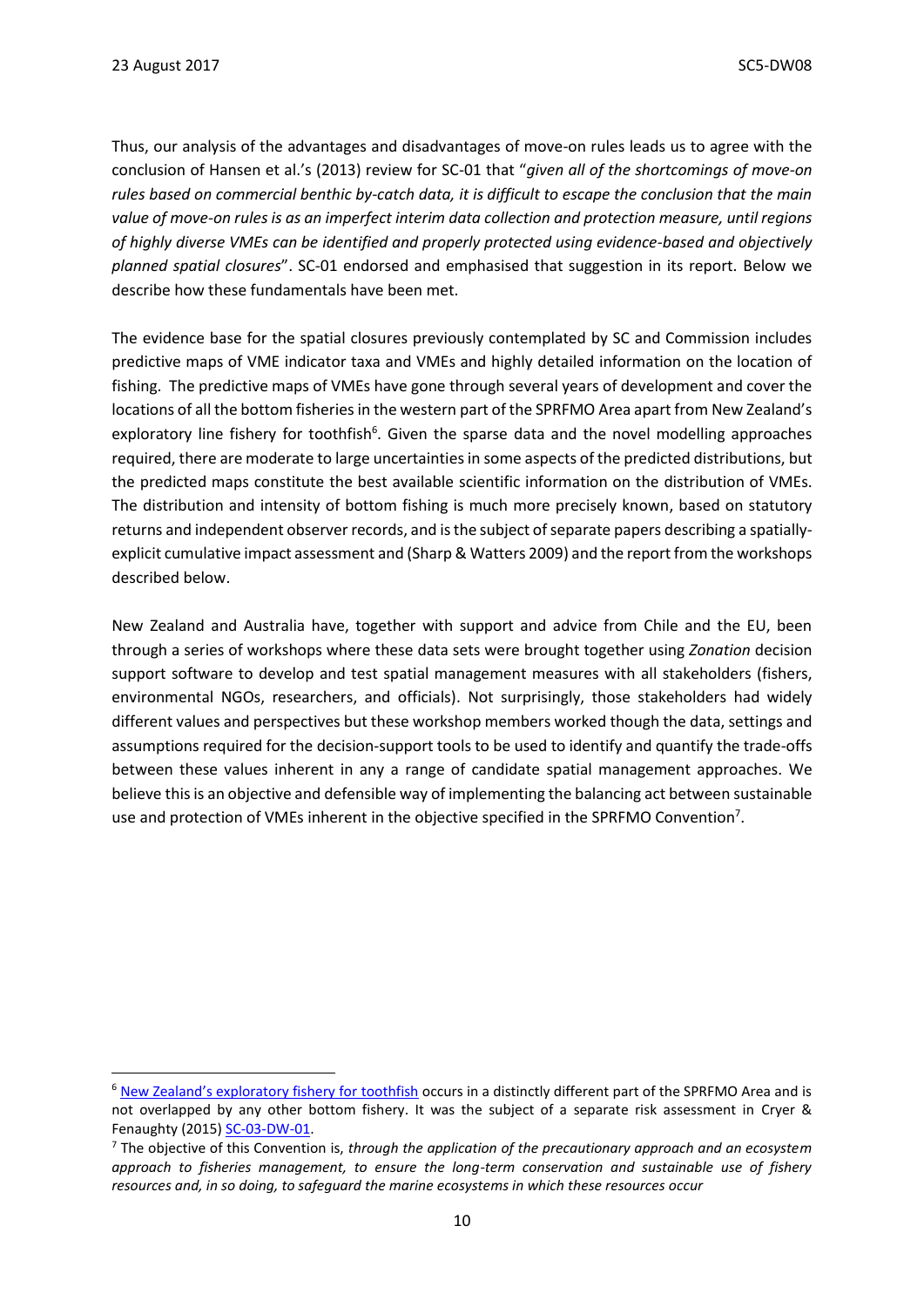### 5. Conclusions

- Move-on rules are best viewed as an interim data collection and protection measure until evidence-based and comprehensive measures are in place;
- Australia and New Zealand, with support and advice from Chile and EU, have used a series of stakeholder workshops to consider the best available science using decision-support tools to design potential spatial management areas to provide for sustainable fisheries while preventing significant adverse impacts on VMEs;
- Move-on rules may have some utility within a spatial management regime designed to provide these joint outcomes if new and highly unexpected insights into the distribution or density of VME indicator taxa arose from the benthic bycatch in a particular trawl or a sequence of two or more trawls.

## <span id="page-10-0"></span>6. Recommendations

It is recommended that the Scientific Committee:

- **notes** the diverse guidance on conservation and management measures for bottom fisheries available from UNGA resolutions, FAO documents and guidelines, published reviews, the SPRFMO Convention, and the existing CMM;
- **notes** the progress on the development and testing of methods to model and map VMEs in the western part of the SPRFMO Area and on the application of software-based methods to design candidate spatial management areas to provide for sustainable use while preventing significant adverse impacts on VMEs;
- **notes** the application of such decision-support tools by Australia and New Zealand in multistakeholder workshops in July-August 2017;
- **affirms** its agreement at SC-01, SC-02, SC-03, and SC-04 that a revised comprehensive CMM for bottom fisheries in the SPRFMO Area should be based on a spatial management approach;
- **agrees** that move-on rules should be viewed only as "back-stop" measures (if required) to complement spatial closures developed using decision-support software and designed to prevent significant adverse impacts on VMEs;
- **agrees** that that the potential information gathering benefits of move-on rules can be better met using structured and mandatory collection and review of benthic bycatch in bottom fisheries;
- <span id="page-10-1"></span>• **agrees** that, should a move-on rule be implemented as part of the revised CMM for bottom fisheries, the threshold for triggering such a rule should be high. Ideally a move-on response should follow more than one encounter involving weights of bycatch of benthic fauna that might be expected in an area predicted to have very high habitat suitability for structural VME taxa and a high state of naturalness.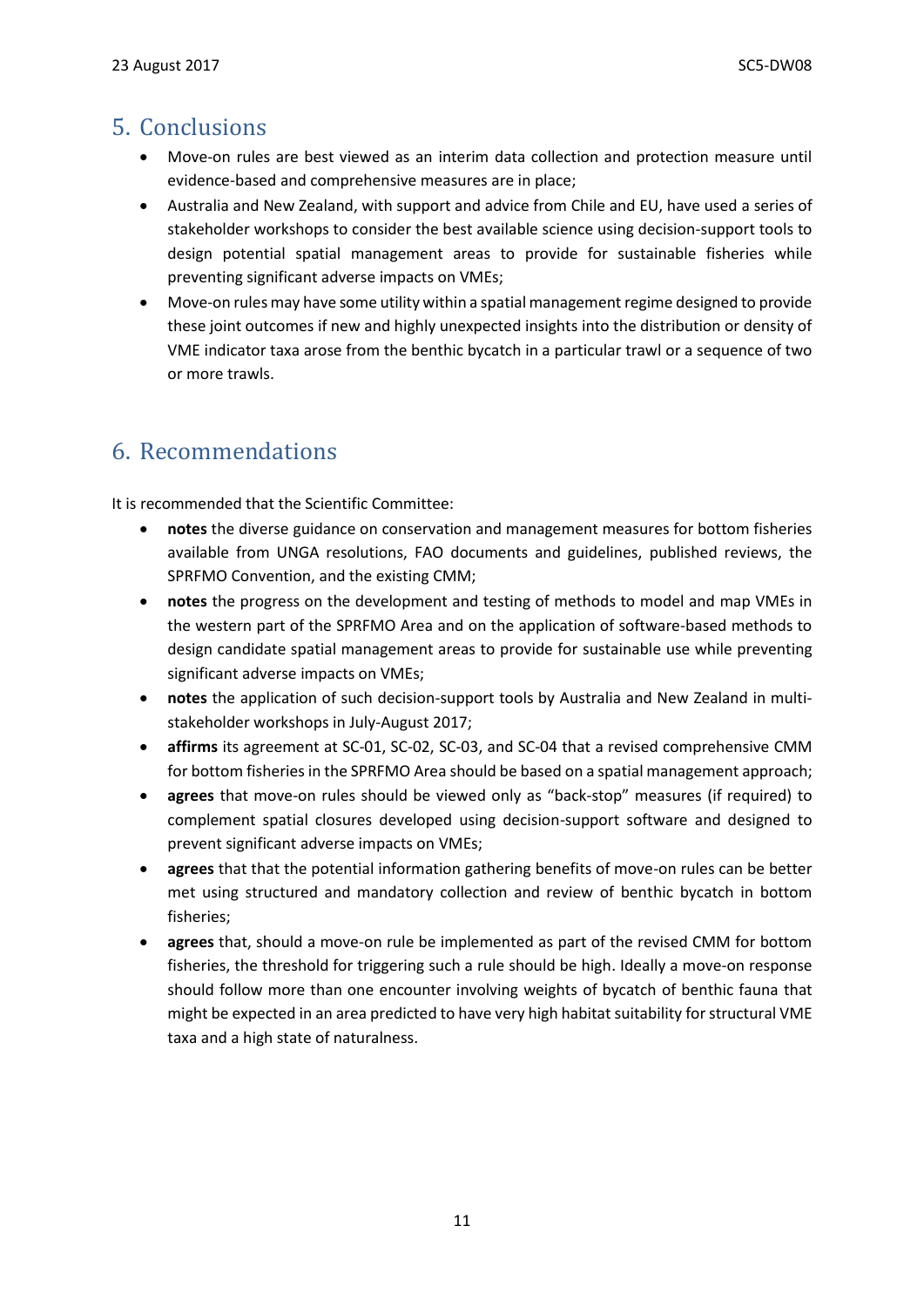### 7. References

- Anderson OF; Guinotte JM; Rowden AA; Clark MR; Mormede S; Davies AJ; Bowden DA (2016). Field validation of habitat suitability models for vulnerable marine ecosystems in the South Pacific Ocean: Implications for the use of broad-scale models in fisheries management. *Ocean and Coastal Management 120*: 110–126.
- Ardron JA; Clark MR; Penney AJ; Hourigan TF; Rowden AA; Dunstan PK; Watling L; Shank TM; Tracey DM; Dunn MR; Parker SJ (2014). A systematic approach towards the identification and protection of vulnerable marine ecosystems. *Marine Policy 49*:146-54.
- Cryer M (2015) Progress on predicting the distribution of Vulnerable Marine Ecosystems and options for designing spatial management areas for bottom fisheries within the SPRFMO Convention Area. Paper SC-03-DW-04 for the 3rd Meeting of the Scientific Committee of the South Pacific Regional Fisheries Management Organisation, Vanuatu 28 September-3 October 2015. Available at [http://www.sprfmo.int/assets/Meetings/Meetings-2013-plus/SC-Meetings/3rd-SC-Meeting-](http://www.sprfmo.int/assets/Meetings/Meetings-2013-plus/SC-Meetings/3rd-SC-Meeting-2015/Papers/SC-03-DW-04-VME-spatial-final.pdf)[2015/Papers/SC-03-DW-04-VME-spatial-final.pdf.](http://www.sprfmo.int/assets/Meetings/Meetings-2013-plus/SC-Meetings/3rd-SC-Meeting-2015/Papers/SC-03-DW-04-VME-spatial-final.pdf)
- Cryer M; Fenaughty J (2015). Proposal for exploratory bottom longlining for toothfish by New Zealand vessels outside the bottom lining footprint during 2016 and 2017: Description of proposed activities and impact assessment. Paper SC-03-DW-01 for the 3rd Meeting of the Scientific Committee of the South Pacific Regional Fisheries Management Organisation, Port Vila, Vanuatu 28 September - 3 October 2015. Available at: [http://www.sprfmo.int/assets/Meetings/Meetings-2013-plus/SC-Meetings/3rd-](http://www.sprfmo.int/assets/Meetings/Meetings-2013-plus/SC-Meetings/3rd-SC-Meeting-2015/Papers/SC-03-DW-01-rev2-New-Zealand-Proposal-to-conduct-exploratory-bottom-longlining.pdf)[SC-Meeting-2015/Papers/SC-03-DW-01-rev2-New-Zealand-Proposal-to-conduct-exploratory](http://www.sprfmo.int/assets/Meetings/Meetings-2013-plus/SC-Meetings/3rd-SC-Meeting-2015/Papers/SC-03-DW-01-rev2-New-Zealand-Proposal-to-conduct-exploratory-bottom-longlining.pdf)[bottom-longlining.pdf](http://www.sprfmo.int/assets/Meetings/Meetings-2013-plus/SC-Meetings/3rd-SC-Meeting-2015/Papers/SC-03-DW-01-rev2-New-Zealand-Proposal-to-conduct-exploratory-bottom-longlining.pdf)
- FAO (1995a). Code of Conduct for Responsible Fisheries, Rome. Available at: [http://www.fao.org/3/a-v9878e.pdf.](http://www.fao.org/3/a-v9878e.pdf)
- FAO (1995b). Precautionary Approach to Fisheries, FAO Fisheries Technical Paper No. 350, Part 1, Rome. Available at: [http://www.fao.org/3/a-w3592e.pdf.](http://www.fao.org/3/a-w3592e.pdf)
- FAO (1997). Fisheries Management. FAO Technical Guidelines for Responsible Fisheries, No. 4, Rome. Available at[: http://www.fao.org/docrep/003/w4230e/w4230e00.htm.](http://www.fao.org/docrep/003/w4230e/w4230e00.htm)
- FAO (2003). The Ecosystem Approach to Fisheries. FAO Technical Guidelines for Responsible Fisheries, No. 4 (Suppl. 2), Rome. Available at[: http://www.fao.org/docrep/005/Y4470E/Y4470E00.htm.](http://www.fao.org/docrep/005/Y4470E/Y4470E00.htm)
- Hansen, S.; Ward, P. & Penney, A. (2013). Identification of vulnerable benthic taxa in the western SPRFMO Convention Area and review of move-on rules for different gear types. Pape[r SC-01-09](http://www.sprfmo.int/assets/Meetings/Meetings-2013-plus/SC-Meetings/1st-SC-Meeting-2013/SC-01-09-Identification-of-VMEs-in-the-western-SPRFMO-Area-and-move-on-rules.pdf) for 1st Meeting of the Scientific Committee, La Jolla, United States of America, 21-27 October 2013. 36 p.
- Kenchington, T.J. (2011), Encounter protocols for avoidance of harm to Vulnerable Marine Ecosystems: A global review of experience to 2010, Department of Fisheries and Oceans, Canadian Science Advisory Secretariat, Nova Scotia. Research Document 2011/009.
- Kukkala AS; Moilanen A (2012). Core concepts of spatial prioritisation in systematic conservation planning *Biological Reviews 88*: 443–464
- Lodge MW; Anderson D; Løbach T; Munro G; Sainsbury K; Willock A (2007). Recommended best practices for regional fisheries management organizations. Report of an independent panel to develop a model for improved governance by Regional Fisheries Management Organizations. Published by Chatham House, Royal Institute of International Affairs, London. 141 p.
- New Zealand Government (2016). Paper SC-04-17, New Zealand Annual Report to the Scientific Committee for the 4th Meeting of the Scientific Committee of the South Pacific Regional Fisheries Management Organisation, The Hague, Kingdom of the Netherlands 10-15 October 2016. Available at: [http://www.sprfmo.int/assets/Meetings/Meetings-2013-plus/SC-Meetings/4th-SC-Meeting-](http://www.sprfmo.int/assets/Meetings/Meetings-2013-plus/SC-Meetings/4th-SC-Meeting-2016/SC04-papers/SC-04-17-New-Zealand-Annual-report.pdf)[2016/SC04-papers/SC-04-17-New-Zealand-Annual-report.pdf.](http://www.sprfmo.int/assets/Meetings/Meetings-2013-plus/SC-Meetings/4th-SC-Meeting-2016/SC04-papers/SC-04-17-New-Zealand-Annual-report.pdf)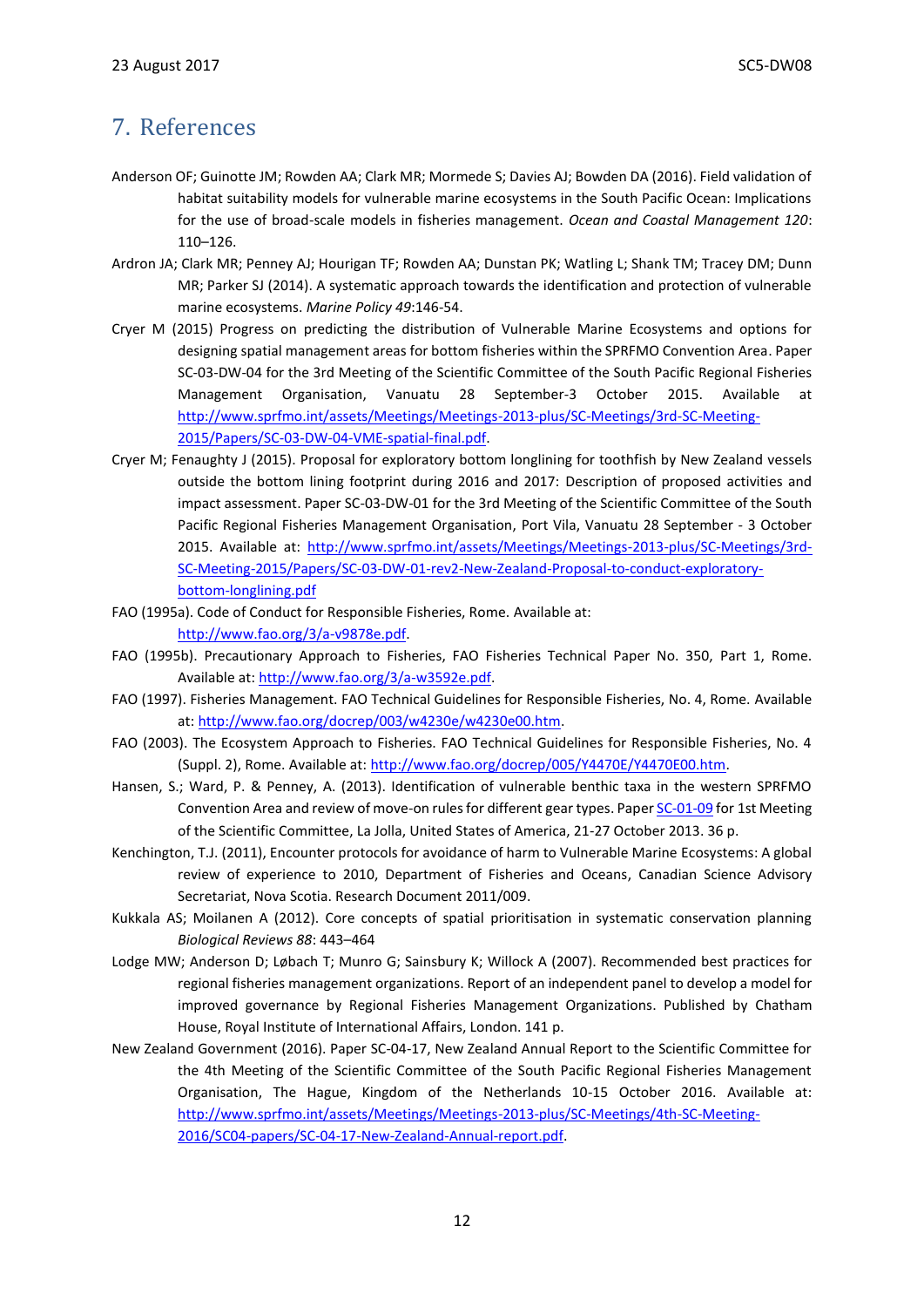- Rogers, A.D. & Gianni, M. (2010). The Implementation of UNGA Resolutions 61/105 and 64/72 in the Management of Deep-Sea Fisheries on the High Seas, International Programme on the State of the Ocean, London, UK. 97 p.
- Sharp, B. R., & Watters, G. M. (2011). Marine Protected Area planning by New Zealand and the United States in the Ross Sea region. CCAMLR WS-MPA-11/25, 39 p.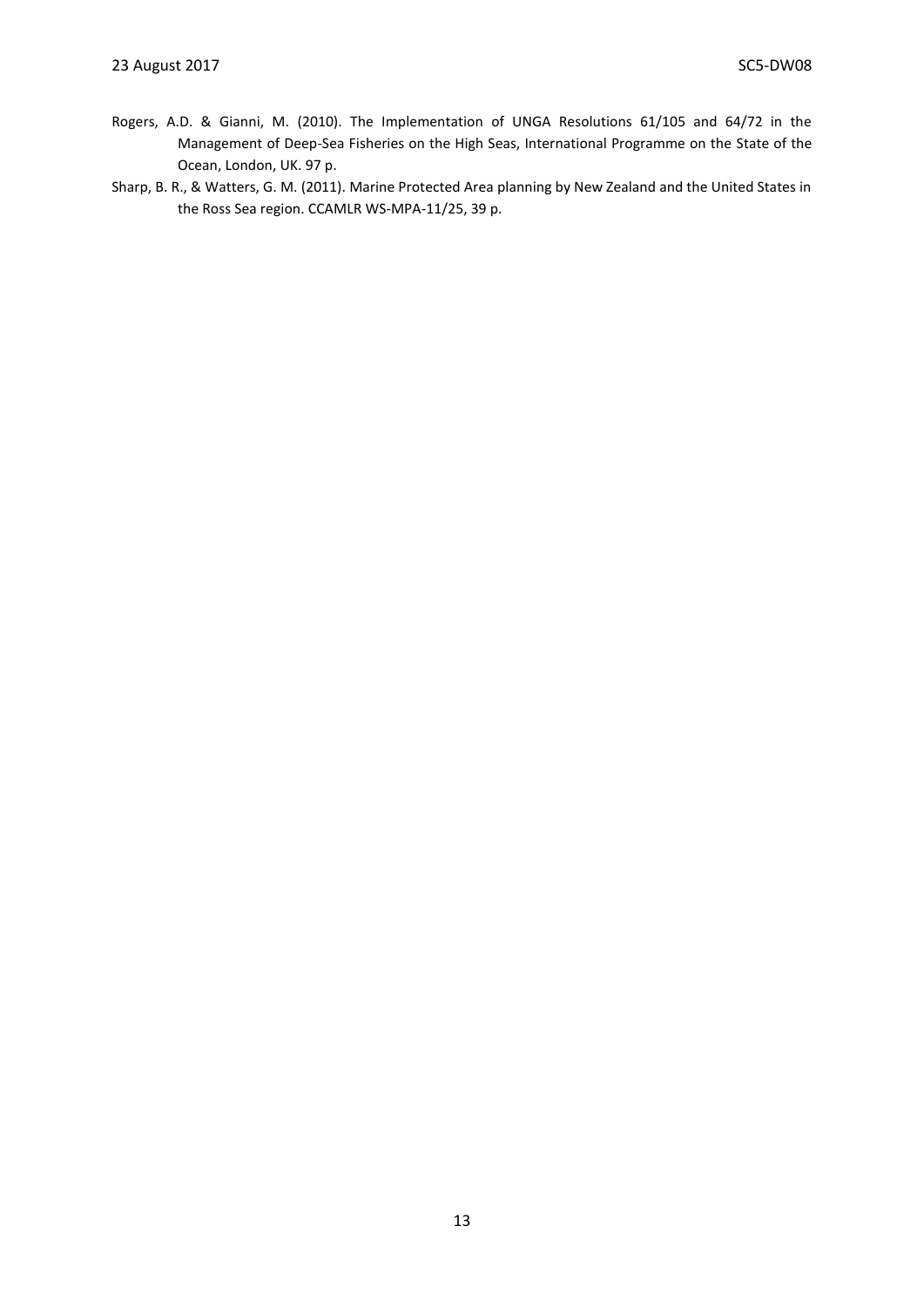# <span id="page-13-0"></span>Appendix 1: relevant text from UNGA resolutions, other international guidance, the SPRFMO Convention, and the existing CMM for bottom fisheries

#### UNGA Resolutions and other international guidance

<span id="page-13-1"></span>Paragraph 83 of [UNGA Resolution 61/105](http://www.un.org/Docs/journal/asp/ws.asp?m=A/RES/61/105) (2007): *Calls upon regional fisheries management organizations … to adopt and implement measures, in accordance with the precautionary approach, ecosystem approaches and international law, for their respective regulatory areas as a matter of priority, but not later than 31 December 2008:*

- *(a) To assess, on the basis of the best available scientific information, whether individual bottom fishing activities would have significant adverse impacts on vulnerable marine ecosystems, and to ensure that if it is assessed that these activities would have significant adverse impacts, they are managed to prevent such impacts, or not authorized to proceed;*
- *(b) To identify vulnerable marine ecosystems and determine whether bottom fishing activities would cause significant adverse impacts to such ecosystems and the long-term sustainability of deep sea fish stocks, inter alia, by improving scientific research and data collection and sharing, and through new and exploratory fisheries;*
- *(c) In respect of areas where vulnerable marine ecosystems, including seamounts, hydrothermal vents and cold water corals, are known to occur or are likely to occur based on the best available scientific information, to close such areas to bottom fishing and ensure that such activities do not proceed unless conservation and management measures have been established to prevent significant adverse impacts on vulnerable marine ecosystems;*
- *(d) To require members of the regional fisheries management organizations or arrangements to require vessels flying their flag to cease bottom fishing activities in areas where, in the course of fishing operations, vulnerable marine ecosystems are encountered, and to report the encounter so that appropriate measures can be adopted in respect of the relevant site*".

Paragraph 119 of [UNGA Resolution 64/72](http://www.un.org/Docs/journal/asp/ws.asp?m=A/RES/64/72) (2010): *Calls upon regional fisheries management organizations … to take the following urgent actions in areas beyond national jurisdiction:* 

- (*a) Conduct the assessments called for in paragraph 83 (a) of 61/105, consistent with the Guidelines, and ensure that vessels do not engage in bottom fishing until such assessments have been carried out;*
- *(b) Conduct further marine scientific research and use the best scientific and technical information available to identify where vulnerable marine ecosystems are known to occur or are likely to occur and adopt conservation and management measures to prevent significant adverse impacts on such ecosystems consistent with the Guidelines, or close such areas to bottom fishing until conservation and management measures have been established, as called for in paragraph 83 (c) of 61/105;*
- *(c) Establish and implement appropriate protocols for the implementation of paragraph 83 (d) of 61/105, including definitions of what constitutes evidence of an encounter with a vulnerable marine ecosystem, in particular threshold levels and indicator species, based on the best available scientific information and consistent with the Guidelines, and taking into account any other conservation and management measures to prevent significant adverse impacts on*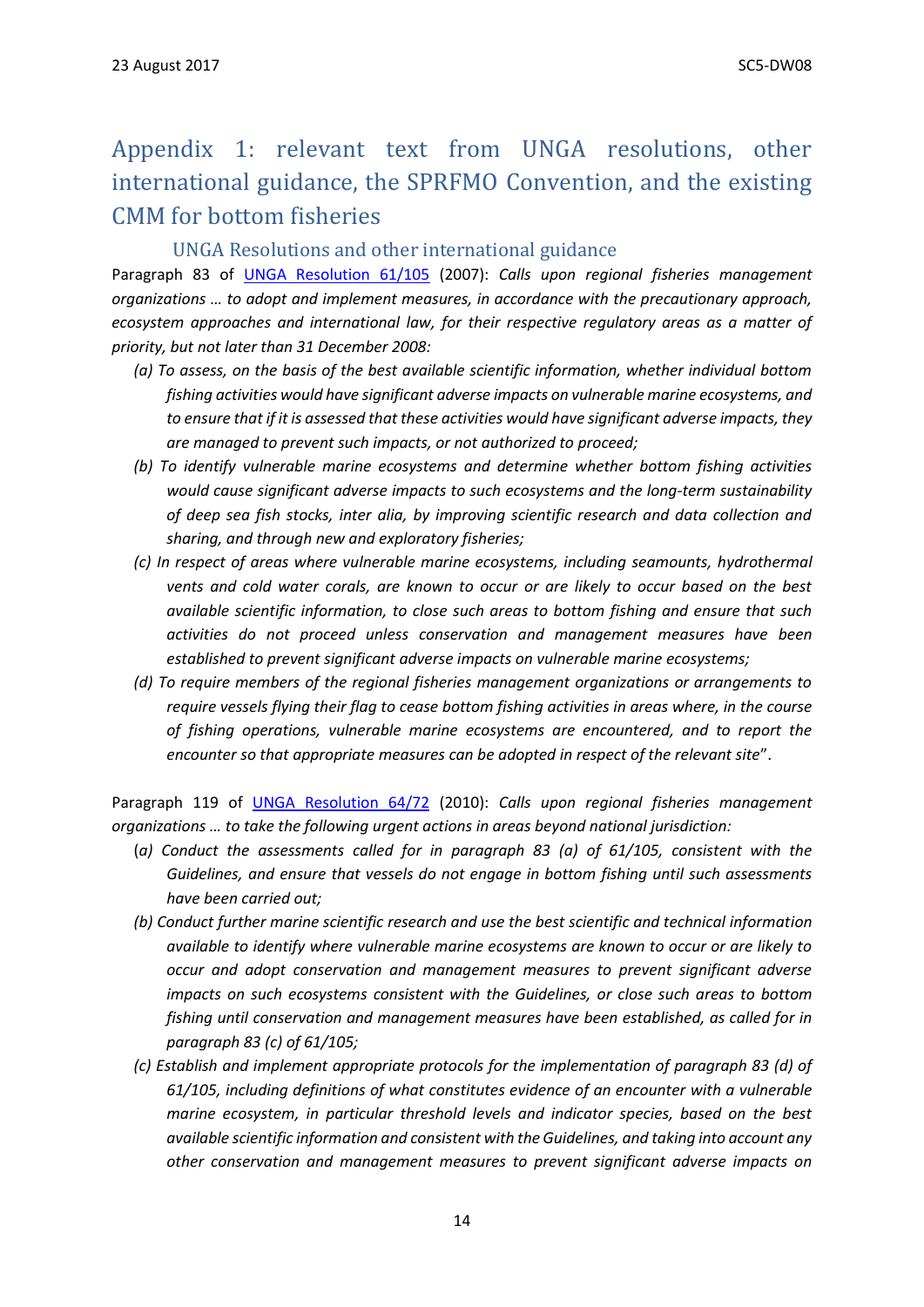*vulnerable marine ecosystems, including those based on the results of assessments carried out pursuant to paragraph 83 (a) of 61/105 and paragraph 119 (a) of the present resolution*".

Section 5.4 of FAO's 2008 Guidelines for the management of deep-sea fisheries describes expectations for management and conservation tools to prevent significant adverse impacts on VMEs:

- *61. A functioning regulatory framework should include an appropriate set of rules and regulations for the management of existing fisheries, as well as for the opening of new areas to exploratory fishing, consistent with these Guidelines and other relevant instruments. Such a framework should also include regulations to protect vulnerable populations, communities and habitats.*
- *62. States and RFMO/As should adopt specific conservation and management measures for all DSFs pursuant to these Guidelines. Where no competent RFMO/A exists, or where interim measures governing such fisheries have not been established, such measures should be developed and implemented by flag States.*
- *63. Until a functioning regulatory framework is developed to prevent significant adverse impacts on VMEs and to ensure the long-term sustainability of DSFs, conservation and management measures should include, at a minimum:*
	- *i. closing of areas to DSFs where VMEs are known or likely to occur, based on the best available scientific and technical information;*
	- *ii. refraining from expanding the level or spatial extent of effort of vessels involved in DSFs; and*
	- *iii. reducing the effort in specific fisheries, as necessary, to the nominal levels needed to provide information for assessing the fishery and obtaining relevant habitat and ecosystem information.*

*Such interim measures are without prejudice to future allocations and participatory rights in the fishery, in accordance with international law.*

- *64. Comprehensive maps showing the spatial extent of existing fisheries should be compiled by RFMO/As. For areas not covered by RFMO/As, each flag State should develop such maps and cooperate with other States concerned and FAO in developing joint maps for relevant areas.*
- *65. Precautionary conservation and management measures, including catch and effort controls, are essential during the exploratory phase of a DSF, and should be a major component of the management of an established DSF. They should include measures to manage the impact of the fishery on low productivity species, non-target species and sensitive habitat features. Implementation of a precautionary approach to sustainable exploitation of DSFs should include the following measures:*
	- *i. precautionary effort limits, particularly where reliable assessments of sustainable exploitation rates of target and main by-catch species are not available;*
	- *ii. precautionary measures, including precautionary spatial catch limits where appropriate, to prevent serial depletion of low-productivity stocks;*
	- *iii. regular review of appropriate indices of stock status and revision downwards of the limits listed above when significant declines are detected;*
	- *iv. measures to prevent significant adverse impacts on vulnerable marine ecosystems; and v. comprehensive monitoring of all fishing effort, capture of all species and interactions with VMEs.*
- *66. In areas where VMEs have been designated, or are known or likely to occur, based on seabed surveys and mapping or other best available information, States and RFMO/As should close*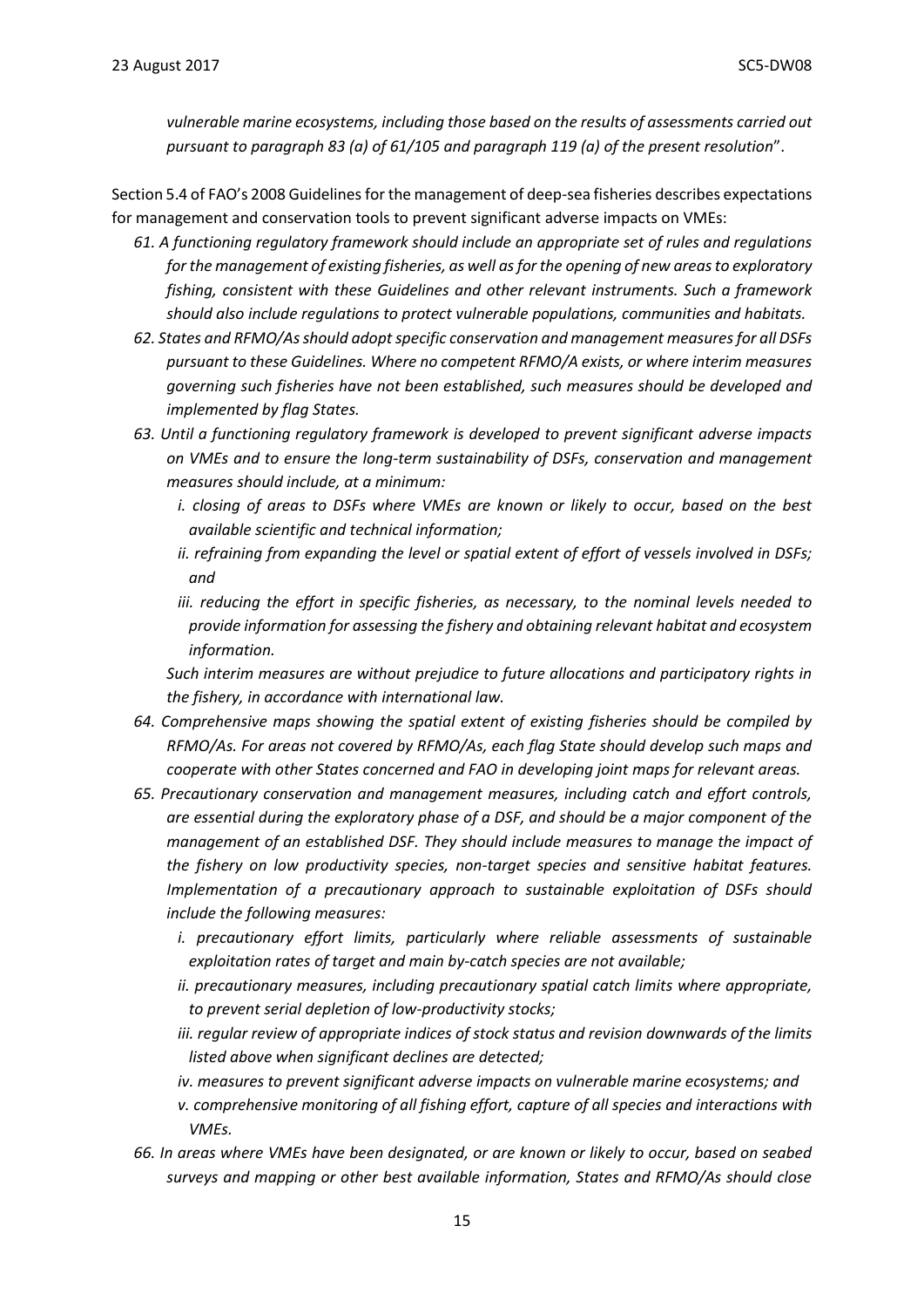*such areas to DSFs until appropriate conservation and management measures have been established to prevent significant adverse impacts on VMEs and ensure long-term conservation and sustainable use of deep-sea fish stocks, in accordance with Section 5.2.*

- *67. States and RFMO/As should have an appropriate protocol identified in advance for how fishing vessels in DSFs should respond to encounters in the course of fishing operations with a VME, including defining what constitutes evidence of an encounter. Such protocol should ensure that States require vessels flying their flag to cease DSFs fishing activities at the site and report the encounter, including the location and any available information on the type of ecosystem encountered, to the relevant RFMO/A and flag State.*
- *68. In designing such protocols and defining what constitutes an encounter, States and RFMO/As should take into account best available information from detailed seabed surveys and mapping, other relevant information available for the site or area, and other conservation and management measures that have been adopted to protect VMEs pursuant to paragraphs 70 and 71.*
- *69. States and RFMO/As should, in light of reports (as referred to in paragraph 67), and in accordance with developed protocols and Section 5.2, adopt or modify management measures, appropriate for the DSF concerned, in regard to the relevant site or area to prevent significant adverse impacts on the VME.*
- *70. States and RFMO/As should, based on the results of assessments carried out pursuant to Section 5.2, adopt conservation and management measures to achieve long-term conservation and sustainable use of deep-sea fish stocks, ensure adequate protection and prevent significant adverse impacts on VMEs. These measures should be developed on a case-by-case basis and take into account the distribution ranges of the ecosystems concerned.*
- *71. Conservation and management measures pursuant to paragraph 70, may include: i. effort controls and/or catch controls;*
	- *ii. temporal and spatial restrictions or closures;*
	- *iii. changes in gear design and/or deployment or operational measures, including, a reduction of contact between the fishing gear and the seabed,*
		- *b use of effective bycatch reduction devices, and*
		- *c use of technical measures to eliminate or minimize ghost fishing; or*
	- *iv. other relevant measures necessary to achieve the objective of paragraph 70.*
- *The performance of each measure depends on many factors related to the particular fishery, ecosystem, and how these measures are implemented. Management measures for DSFs, where applicable, should take account of appropriate biological reference points. Such measures should be accompanied by an effective set of MCS measures sufficient to ensure compliance with agreed measures.*
- *72. Some of the above management measures for DSFs, such as effort, catch and temporal controls, may be limited in their effectiveness for the protection of some types of VMEs. Effective protection of such VMEs will usually require complementary measures, such as gear restrictions and spatial controls, as appropriate.*
- *73. States and RFMO/As should assess, on the basis of the best available scientific and technical information, whether DSFs activities would have significant adverse impacts on VMEs. They should ensure that these activities are managed to prevent such impacts or not authorized to proceed, if it is assessed, in accordance with Section 5.2 of these Guidelines, that they would have significant adverse impacts.*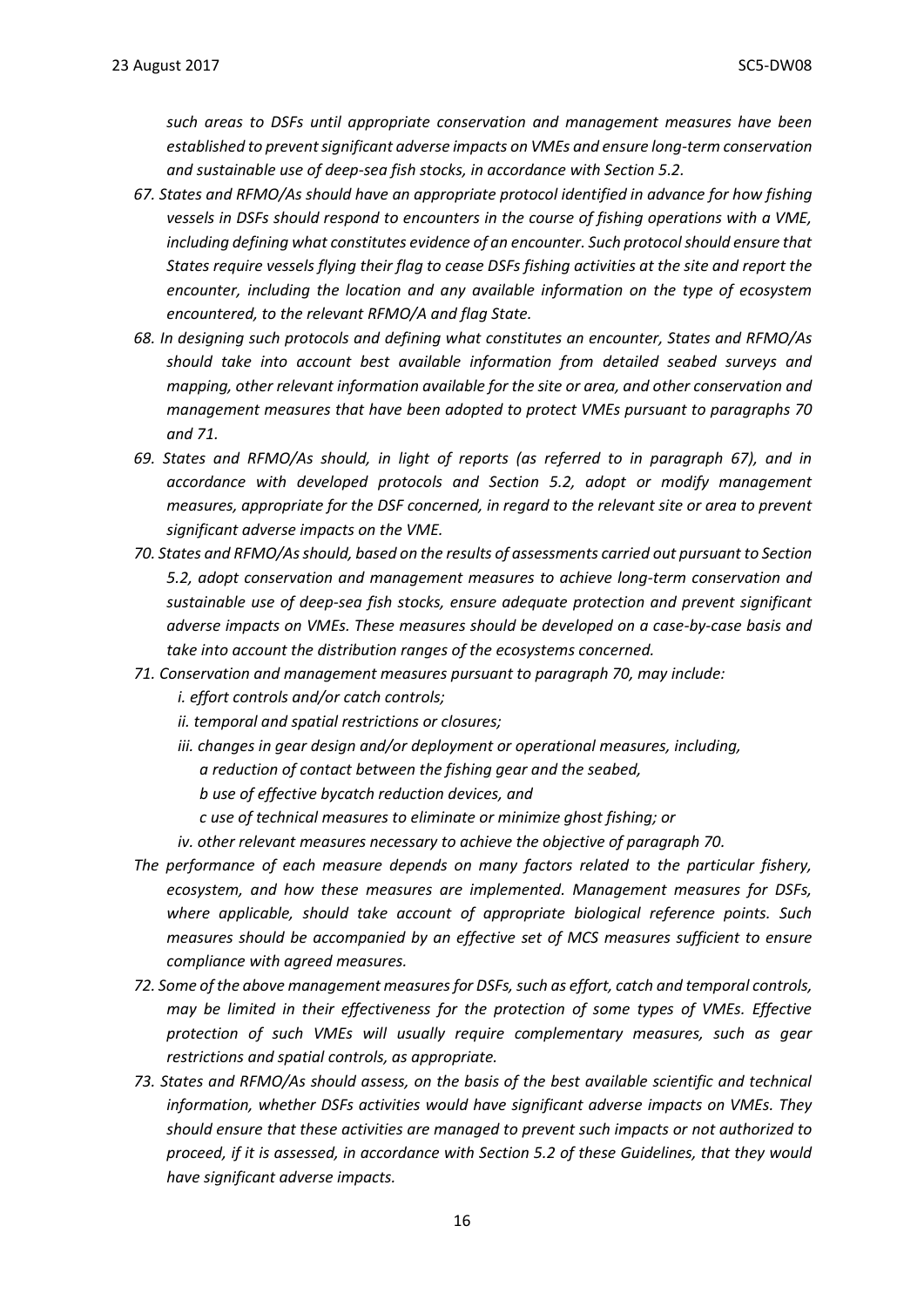1

- *74. If after assessing all available scientific and technical information, the presence of VMEs or the likelihood that individual DSFs activities would cause significant adverse impacts on VMEs cannot be adequately determined, States should only authorize individual DSFs activities to proceed in accordance with:*
	- *i. precautionary conservation and management measures to prevent significant adverse impacts as described in paragraph 65;*
	- *ii. a protocol for encounters with VMEs consistent with paragraphs 67-69; and*
	- *iii. measures, including ongoing scientific research, monitoring and data collection, to reduce uncertainty.*

#### SPRFMO Convention

<span id="page-16-0"></span>Article 2 specifies the objective of the organization as:

"*Through the application of the precautionary approach and an ecosystem approach to fisheries management, to ensure the long-term conservation and sustainable use of fishery resources and, in so doing, to safeguard the marine ecosystems in which these resources occur*".

Article 3 sets out the principles and approaches to be applied to the conservation and management of fisheries in the SPRFMO Area, including:

- "*1(a)(ii) fishing shall be commensurate with the sustainable use of fishery resources taking into account the impacts on non-target and associated or dependent species and the general obligation to protect and preserve the marine environment;*
- *1(a) (vii) marine ecosystems shall be protected, in particular those ecosystems which have long recovery times following disturbance;*
- *2(a) The precautionary approach as described in the 1995 Agreement<sup>8</sup> and the Code of Conduct<sup>9</sup> shall be applied widely to the conservation and management of fishery resources in order to protect those resources and to preserve the marine ecosystems in which they occur, and in particular the Contracting Parties, the Commission and subsidiary bodies shall:*
	- *(i) be more cautious when information is uncertain, unreliable, or inadequate;*
	- *(ii) not use the absence of adequate scientific information as a reason for postponing or failing to take conservation and management measures; and*
	- *(iii)* take account of best international practices regarding the application of the *precautionary approach, including Annex II of the 1995 Agreement and the Code of Conduct.*
- *2(b) An ecosystem approach shall be applied widely to the conservation and management of fishery resources through an integrated approach under which decisions in relation to the management of fishery resources are considered in the context of the functioning of the wider marine ecosystems in which they occur to ensure the long-term conservation and sustainable use of those resources and in so doing, safeguard those marine ecosystems".*

<sup>&</sup>lt;sup>8</sup>) Agreement for the Implementation of the Provisions of the United Nations Convention on the Law of the Sea of 10 December 1982 relating to the Conservation and Management of Straddling Fish Stocks and Highly Migratory Fish Stocks of 4 December 1995

<sup>&</sup>lt;sup>9</sup> Code of Conduct for Responsible Fisheries adopted by the 28th session of the Conference of the Food and Agriculture Organisation of the United Nations (FAO) on 31 October 1995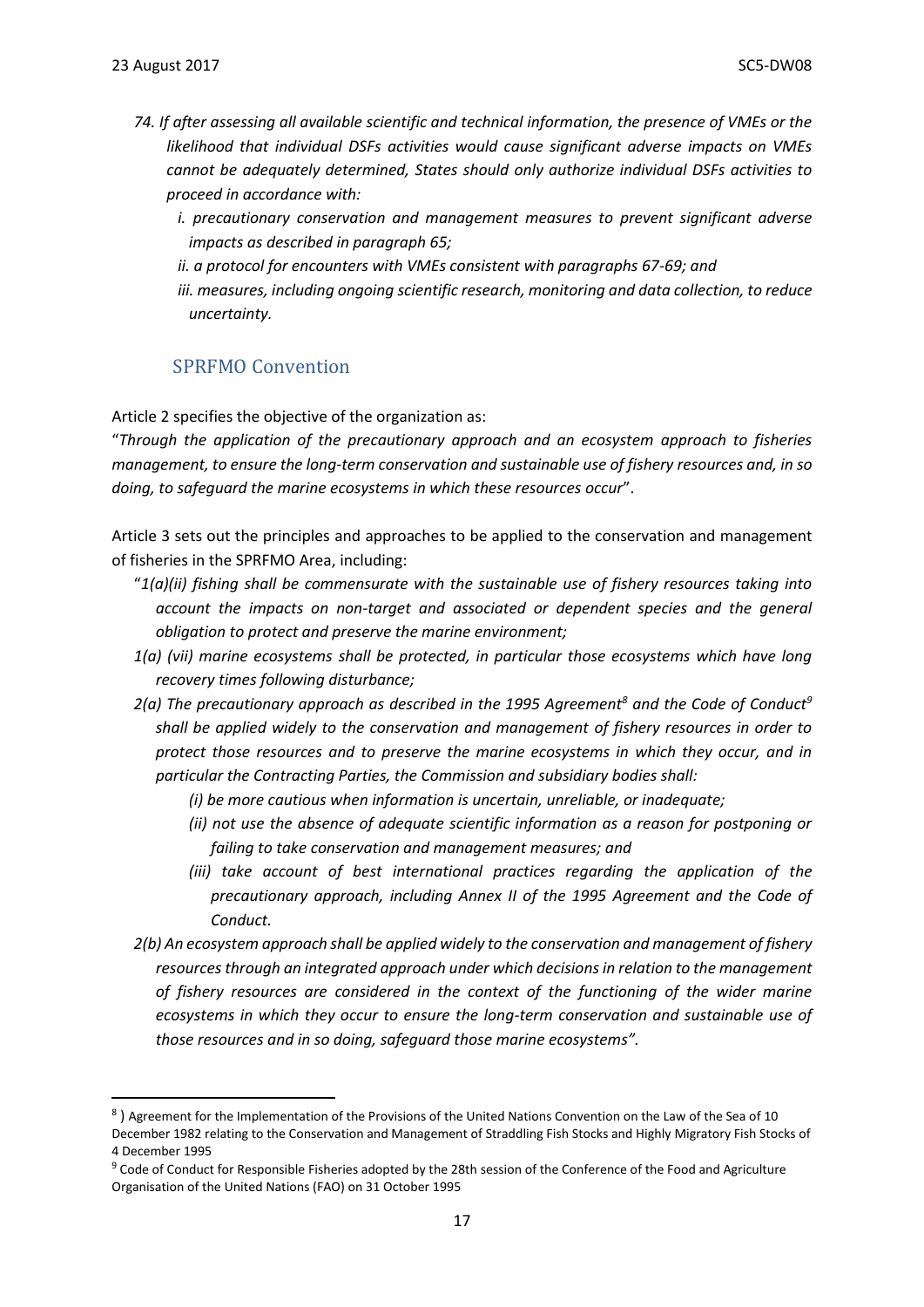Article 10 specifies that the functions of the Scientific Committee include:

"*2(c) provide advice and recommendations to the Commission and its subsidiary bodies on the impact of fishing on the marine ecosystems in the Convention Area including advice and recommendations on the identification and distribution of vulnerable marine ecosystems, the likely impacts of fishing on such vulnerable marine ecosystems and measures to prevent significant adverse impacts on them*".

Article 20 specifies that conservation and management measures shall include measures to:

"*1(d) protect the habitats and marine ecosystems in which fishery resources and non-target and associated or dependent species occur from the impacts of fishing, including measures to prevent significant adverse impacts on vulnerable marine ecosystems and precautionary measures where it cannot adequately be determined whether vulnerable marine ecosystems are present or whether fishing would cause significant adverse impacts on vulnerable marine ecosystems*".

#### Existing CMM for bottom fisheries, CMM-03-2017

#### <span id="page-17-0"></span>The objective of CMM-03-2017 is specified as follows:

"*To promote the sustainable management of bottom fisheries including target fish stocks as well as non-target species taken as bycatch, in these fisheries, and to protect the marine ecosystems in which those resources occur, including inter alia, the prevention of significant adverse impacts on vulnerable marine ecosystems*".

Paragraph 5 specified that the Scientific Committee should:

- "*5(c) develop and provide advice and recommendations to the Commission on criteria for what constitutes evidence of an encounter with a VME, in particular threshold levels and indicator species;*
- *5(d) develop and provide advice and recommendations to the Commission on the most appropriate response to a VME encounter, including inter alia closing particular areas to a particular gear type or types*"*.*

Under paragraph 8, in respect of bottom fisheries, Members and CNCPs agreed to:

- "*8(f) until the Scientific Committee has developed advice on SPRFMO threshold levels pursuant to paragraph 5(c) of this CMM, establish threshold levels for encounters with VMEs for vessels flying their flag, taking into account paragraph 68 of the FAO Deep-sea Fisheries Guidelines;*
- *8(g) require vessels flying their flag to cease bottom fishing activities within five (5) nautical miles of any site in the Convention Area where evidence of a VME is encountered above threshold levels established under sub-paragraph (f) in the course of fishing operations, and to report the encounter to the Secretariat of the Commission in accordance with the guidelines at Annex 1, so that appropriate action can be taken in respect of the relevant site;*
- *8(h) notwithstanding sub-paragraphs (d) and (g) above, a Member or a CNCP may exclude part of its bottom fishing footprint from the application of sub-paragraph (g) by dividing its footprint into areas open to bottom fishing, areas closed to bottom fishing and areas to which subparagraph (g) would apply. These exclusions must have the purpose of preventing significant adverse impacts to VMEs*"*.*